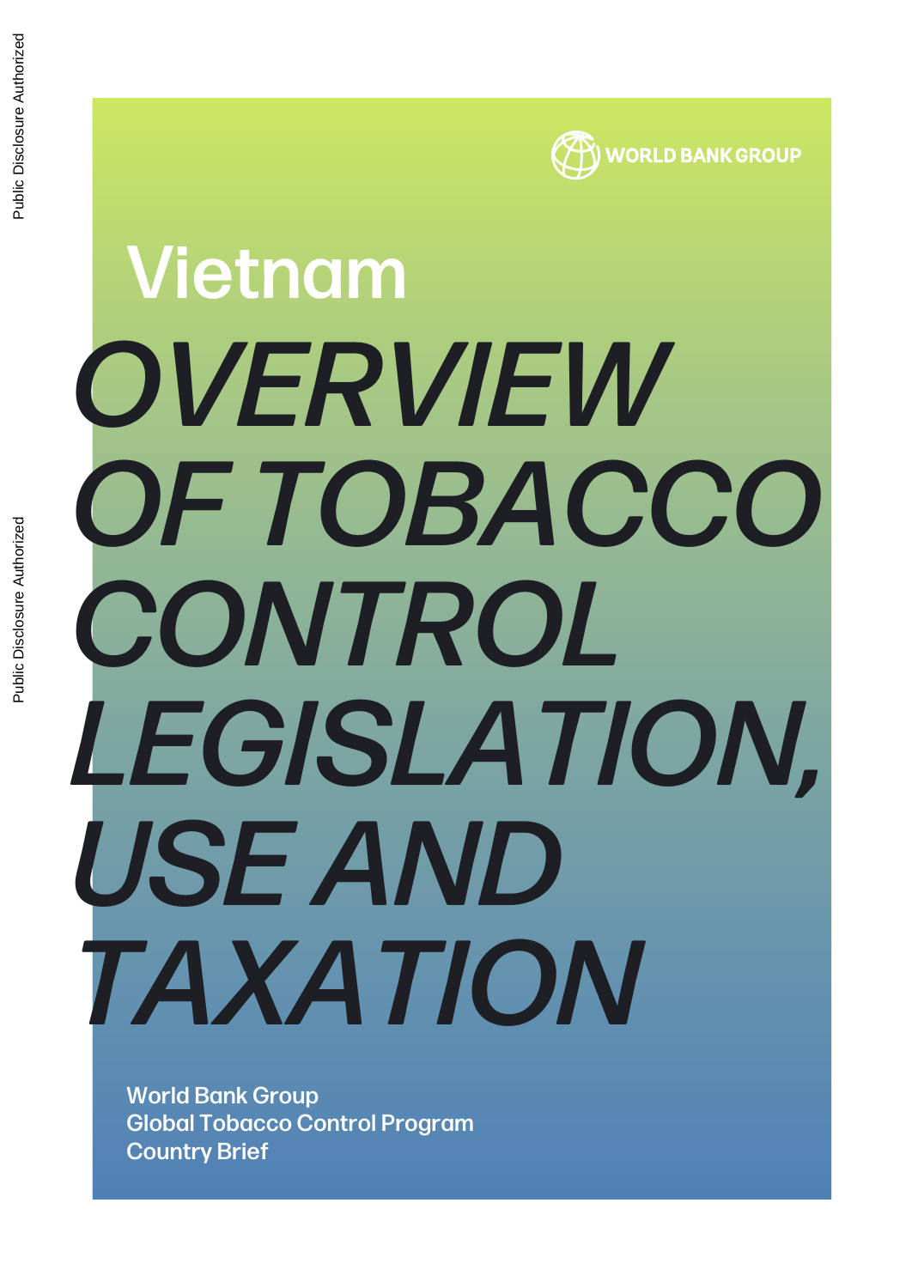## **TABLE OF CONTENTS**

| 1.  |  |
|-----|--|
| 2.  |  |
| 3.  |  |
| 4.  |  |
| 5.  |  |
| 6.  |  |
| 7.  |  |
| 8.  |  |
| 9.  |  |
| 10. |  |
| 11. |  |
|     |  |
|     |  |
|     |  |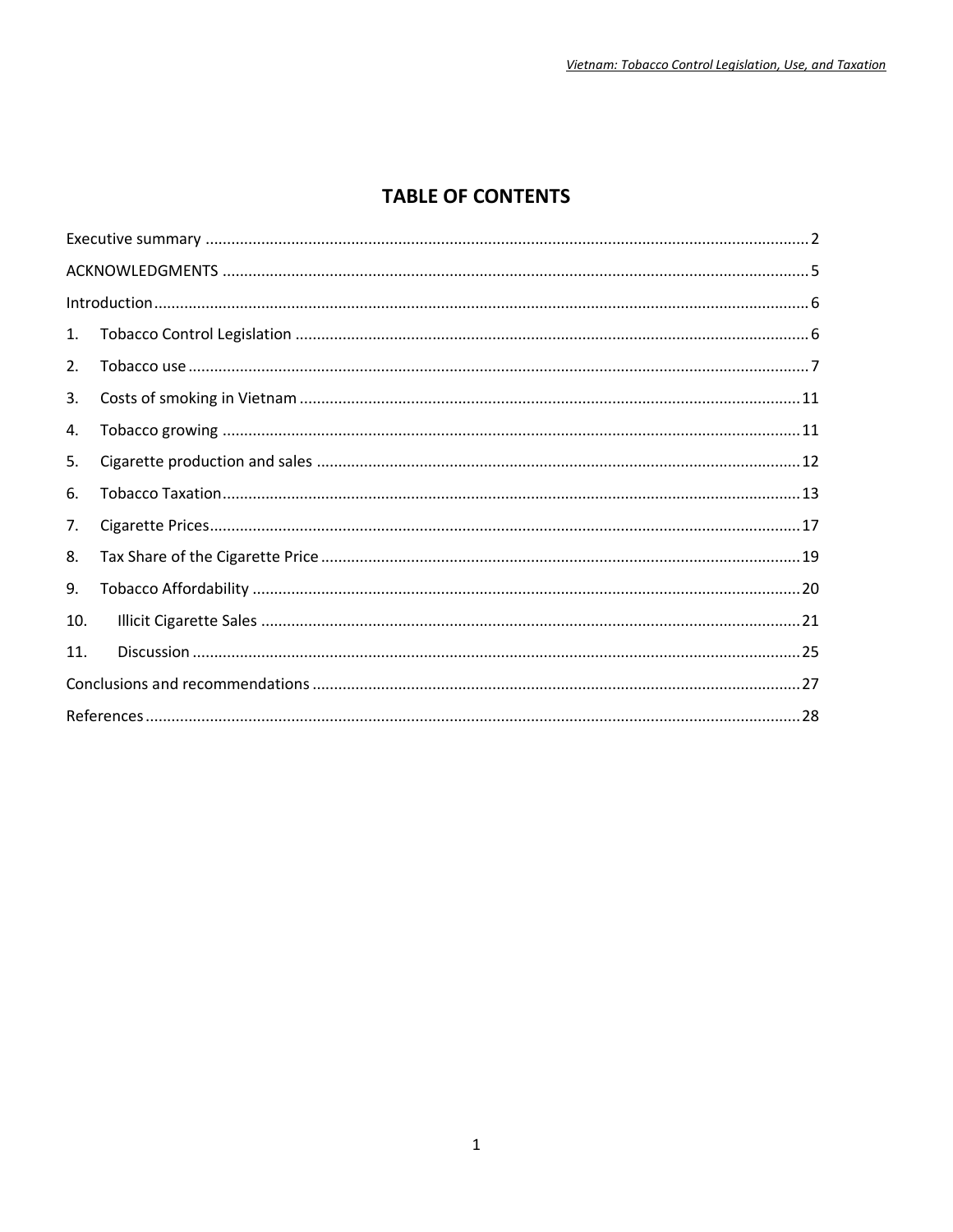## **VIETNAM**

## **Overview of Tobacco Control Legislation, Use, and Taxation A Country Brief**

## **Executive summary**

<span id="page-2-0"></span>**This country brief presents an overview of current tobacco control legislation, use, and taxation policy in Vietnam.** Data and information were collected from different sources. The brief is intended to serve as the context for complementary assessments on different aspects of tobacco taxation in the country to be shared with government teams and other national and international stakeholders

**Vietnam is a party of Framework Convention on Tobacco Control, and its legislation contains several effective measures aimed to curb the tobacco epidemic.** There is a growing consensus in the country about the need for the government to strengthen tobacco control to protect the population from health risks associated with tobacco use. However, the state-ownership of tobacco industry poses a major paradox within the government that benefits from the manufacturing of tobacco products and is also responsible for controlling tobacco consumption.

**The prevalence of smoking is high, especially among men.** Although it was the highest in the world in the 1990, it has substantially declined since that period. However, over 35% of men are still regular cigarette smokers. While fewer than 2 percent of women smoke, women and children are exposed to high levels of second-hand smoke at home and in public places, and this exposure also harms and kills.

**It is estimated that 40,000 people are dying prematurely each year in Vietnam from tobacco-related diseases.** In Vietnam, as in other countries across the world, smoking-related illnesses cost millions of dollars each year, both in terms of direct medical costs and productivity losses, imposing a heavy economic toll on households and governments.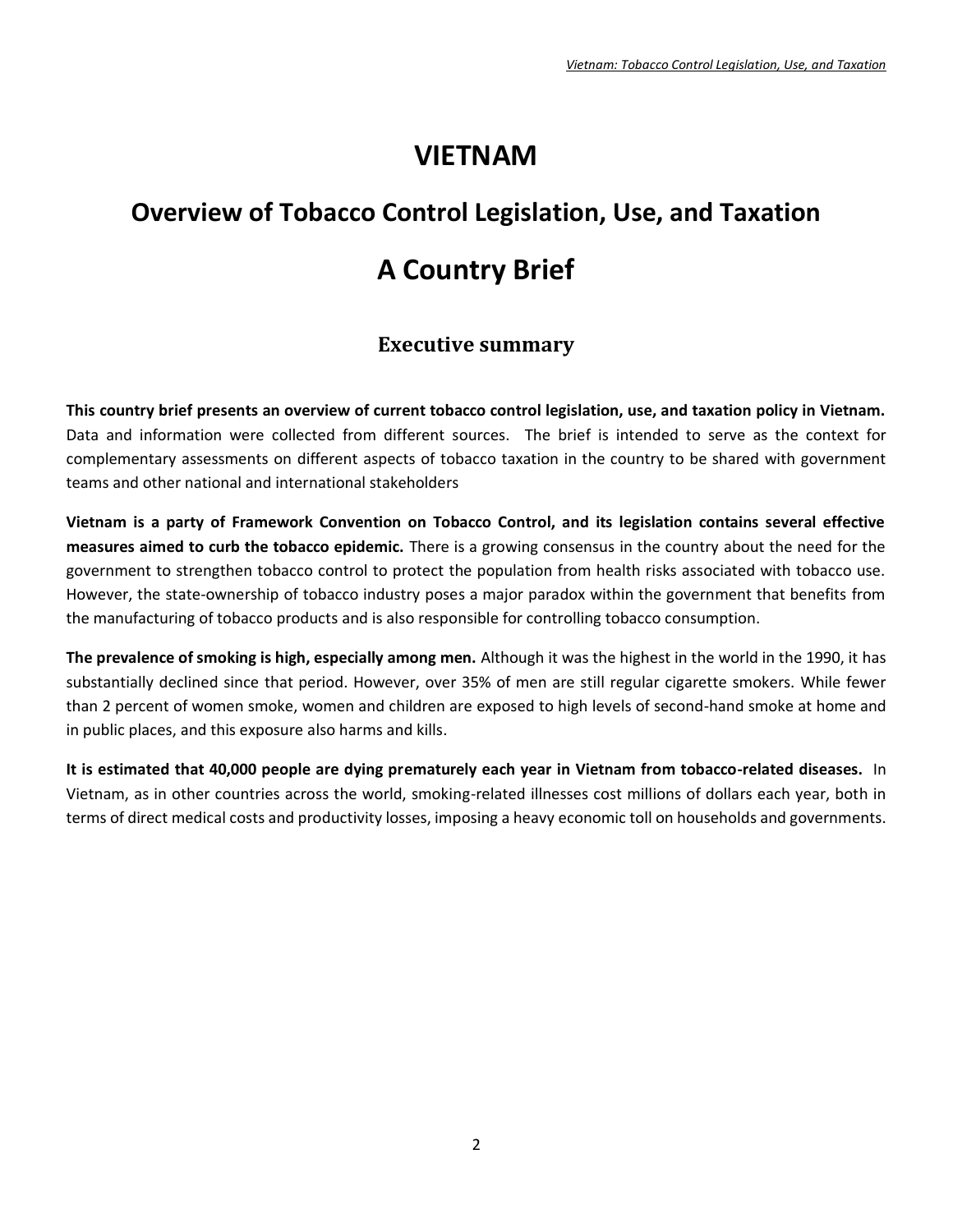**Tobacco taxation policy in Vietnam with its exclusively ad valorem system, non-transparent tax base and insufficient increase of excise tax rates made cigarettes more affordable.** Because of the low tax burden, cigarettes in Vietnam are among the cheapest in the world, with the price of a 20-cigarette pack of the most popular brand at less than US\$1 and for economy brands as low as US\$0.15-0.20 cents per pack. High affordability of tobacco products encouraged the increase in tobacco consumption in the country over recent years.

**Legal annual tobacco sales increased from about 44 billion cigarettes in 1998 to about 60 billion cigarettes in the mid-2000s and about 80 billion cigarettes in 2010-2017.** The increase in legal sales did not discourage cigarette smuggling into Vietnam. While the tobacco industry overestimates smuggling volumes, total (licit + illicit) cigarette consumption definitely increased during the last decade.

**The nominal revenue from tobacco taxes increased in 2008-2016; however, in real (inflation-adjusted) terms the revenue growth was smaller than the increase in cigarette sales.** Tobacco tax revenue as percentage of the nominal GDP per capita in 2016 was 42% lower than in 2005.

**The proposed tobacco tax reform in Vietnam, being considered as part of broader fiscal reforms, would aim to introduce a mixed excise tax structure by applying a specific tax on top of the ad valorem excise.** A substantial annual increase of tobacco taxes is needed to reduce tobacco affordability in the country in line with the FCTC Guidelines.

**The proposal to introduce the specific excise tax in addition to the existing ad valorem taxes is very timely.** This is a good policy measure as the introduction of a specific excise tax uniformly applied to all brands would help the government tax cigarettes based on their quantity, and not only their declared value, and the tax hike would raise prices by the same large amount on all brands at once preempting smokers' switching to cheaper cigarette brands. To ensure a reduction in tobacco consumption, the initial specific excise should be at the very least 2,000VND per pack – around 50% for lower priced brands -- and potentially significantly more. Further on, the specific excise tax rate should be annually increased by at least 2,000 VND per pack or more for at least five years in a row. This annual adjustment is needed so that affordability is reduced over time. To achieve this, the specific excise annually needs to increase at a faster rate than inflation. Current ad valorem tax rates for tobacco products should not be decreased. Such taxation policy will be beneficial for both public health and governmental revenue.

**To ensure the effective implementation of tobacco taxation policy, reliable data on number and prices of taxed tobacco products are needed.** The data currently available are rather contradictory: over the last three years, volumes of cigarette turnover (production + import – export) exceed the reported cigarette sales by 10-20 billion cigarettes annually.

**To prevent industry manipulation of data on the cigarette production, sales, and prices, the monthly information on these indicators should be collected by the Ministry of Finance** and published online by the MOF and the Tobacco Control Fund in a timely manner.

**Improvement of surveillance is another urgent need.** Some of the surveys which collect tobacco use data in other countries (for example DHS and MICS) can be used similarly in Vietnam. Regular collection of data on tobacco consumption, licit and illicit cigarette sales, prices and other economic indicators will allow generate evidence-based policy decisions.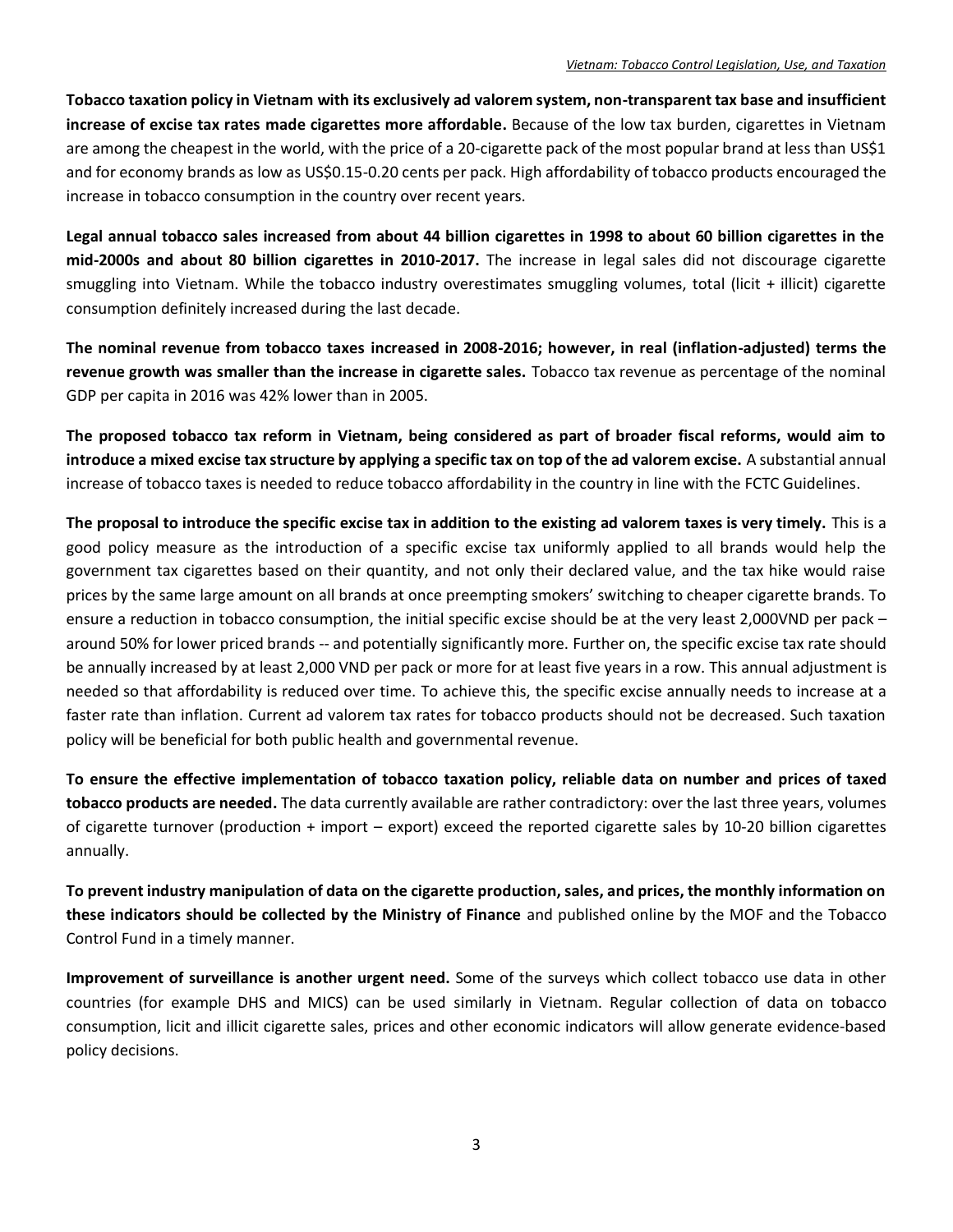**Implementation of effective policies to counteract the tobacco smuggling and other kinds of illicit tobacco sales will allow both reduce tobacco consumption and increase revenues.** The FCTC Protocol to Eliminate Illicit Trade in Tobacco Products should be ratified by the country. While cigarette smuggling is a problem, it is important not to overestimate it and not to allow using it as an argument against further excise increases.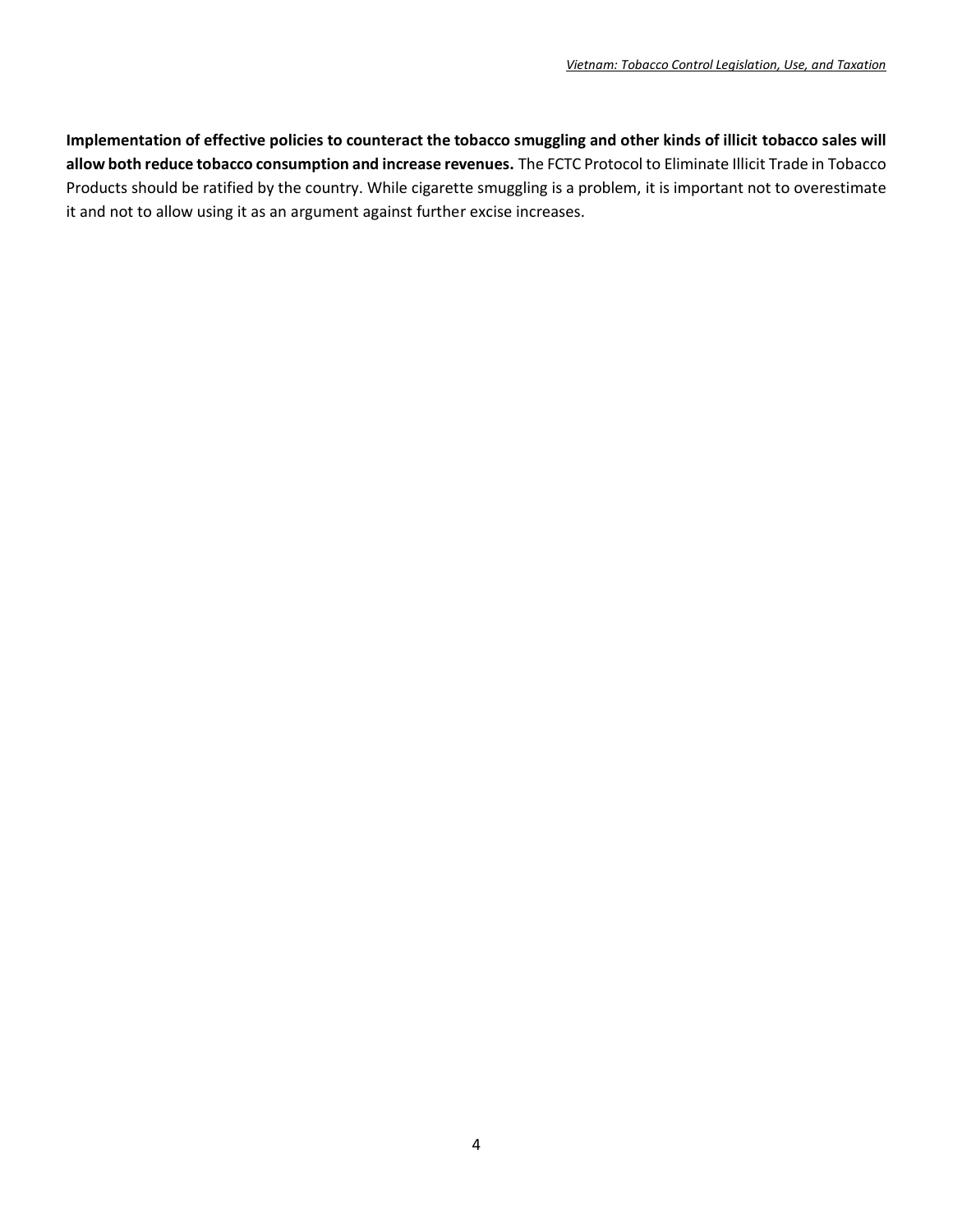## **ACKNOWLEDGMENTS**

<span id="page-5-0"></span>This country brief was prepared by a team from the World Bank Group Global Tobacco Control Program led by Patricio V. Marquez, including Konstantin Krasovsky, Tatiana Andreeva, and Paul Isenman.

Comments and inputs were provided by An Nguyen and Le Thi Thu, HealthBridge Foundation of Canada, Vietnam Office, and Caryn Bredenkamp and Viet Anh Nguyen, World Bank Group.

May 27, 2019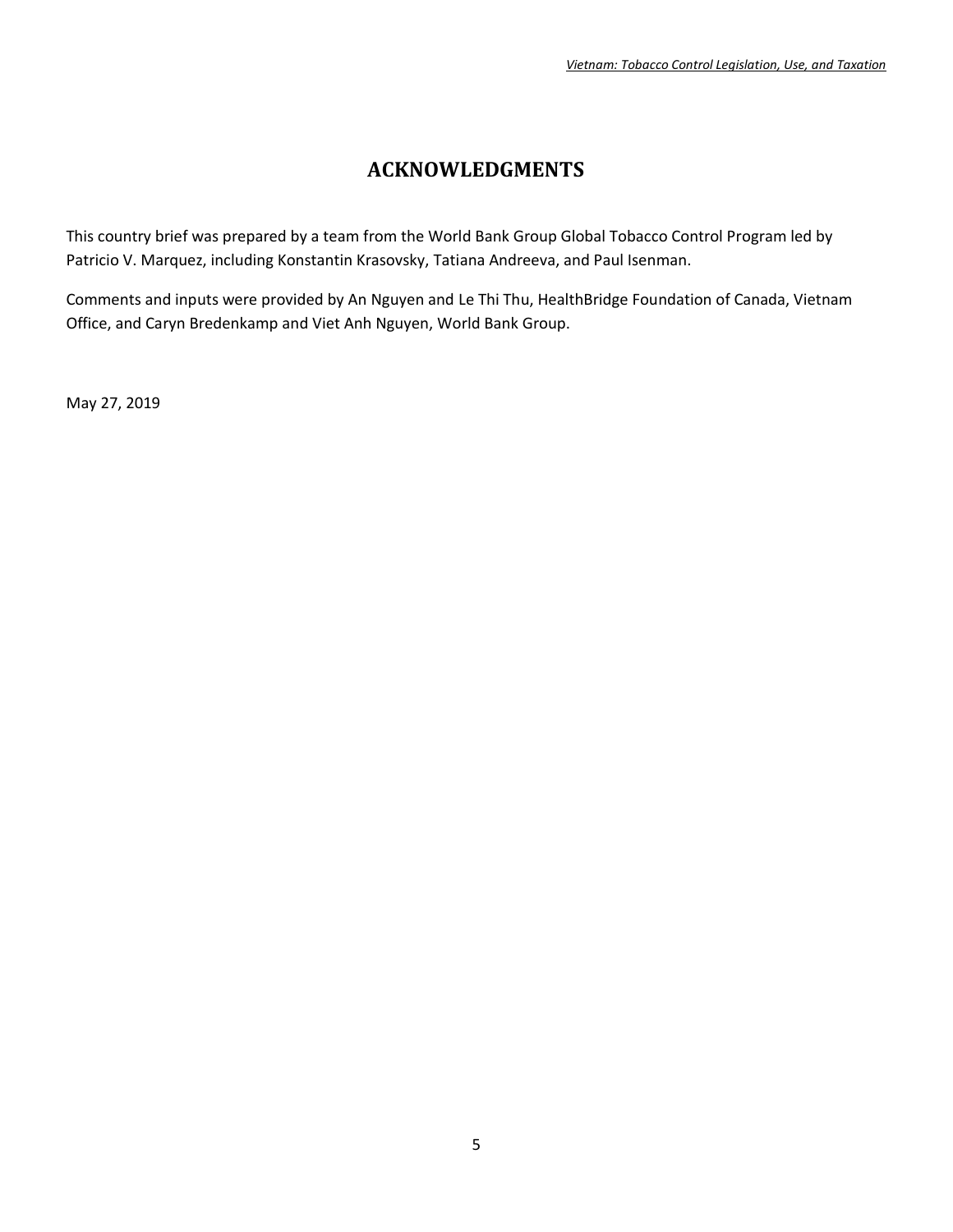## <span id="page-6-0"></span>**Introduction**

**Objective of the Country Brief.** This country brief presents an overview of current tobacco control legislation, use, and taxation policy in Vietnam. Data and information were collected from different sources. The brief is intended to serve as the context for complementary assessments on different aspects of tobacco taxation in the country to be shared with government teams and other national and international stakeholders.

## <span id="page-6-1"></span>**1. Tobacco Control Legislation**

**Vietnam became a Party to the WHO Framework Convention on Tobacco Control on March 17, 2005. In 2012, the Law on Prevention and Control of Tobacco Harms was enacted, which significantly strengthened tobacco control policies in Vietnam.** The law took effect on May 1, 2013. The new law established smoke-free places; increased the size of graphic health-warning labels; instituted a comprehensive ban on tobacco advertising, promotion, and sponsorship; and established the first Vietnam Tobacco Control Fund.

**In 2013, Vietnam launched the** *National Strategy on Tobacco Control through 2020.* It sets specific targets for the reduction in the prevalence of smoking in the following groups: youth (ages 15–24 years), from 26% in 2011 to 18% in 2020; men: from 47.4% in 2011 to 39% in 2020; and women to less than 1.4% in 2020.

#### **Smoke-free places**

**Smoking is banned in the entire indoor and outdoor premises of health facilities, educational facilities (other than universities, colleges, and academic institutes where smoking is prohibited indoors only), and childcare and entertainment areas designated for children.** In other public places and workplaces, smoking is prohibited indoors, with the exception of airport waiting areas, bars, karaoke lounges, discos, hotels, and guesthouses, where designated smoking rooms are permitted.

**The prevalence of indoor exposure to second-hand smoke in most places significantly declined from 2010 to 2015**, including in homes (73.1% to 59.9%), in workplaces (55.9% to 42.6%), in schools (22.3% to 16.1%), and on public transportation (34.4% to 19.4%)<sup>1</sup>.

#### **Tobacco advertising, promotion, and sponsorship**

**Tobacco advertising and promotion are prohibited, with the exception of point of sale displays of tobacco products.** Tobacco product displays are restricted to one pack, carton, or box of each cigarette brand. There are some restrictions on tobacco sponsorship and the publicity of such sponsorship.

#### **Tobacco packaging and labeling**

 $\overline{\phantom{a}}$ 

**Joint Circular 05/2013/TTLT-BYT-BCT <sup>2</sup> on labeling and printing health warnings on the packaging for tobacco products was issued in line with the Tobacco Control Law.** Warnings were to appear on soft packs by August 8, 2013,

<sup>1</sup> https://www.who.int/tobacco/surveillance/survey/gats/VN-2015\_FactSheet\_Comparison\_E\_Oct2016.pdf

<sup>2</sup> https://www.tobaccocontrollaws.org/files/live/Viet%20Nam/Viet%20Nam%20-%20PL%20Circular.pdf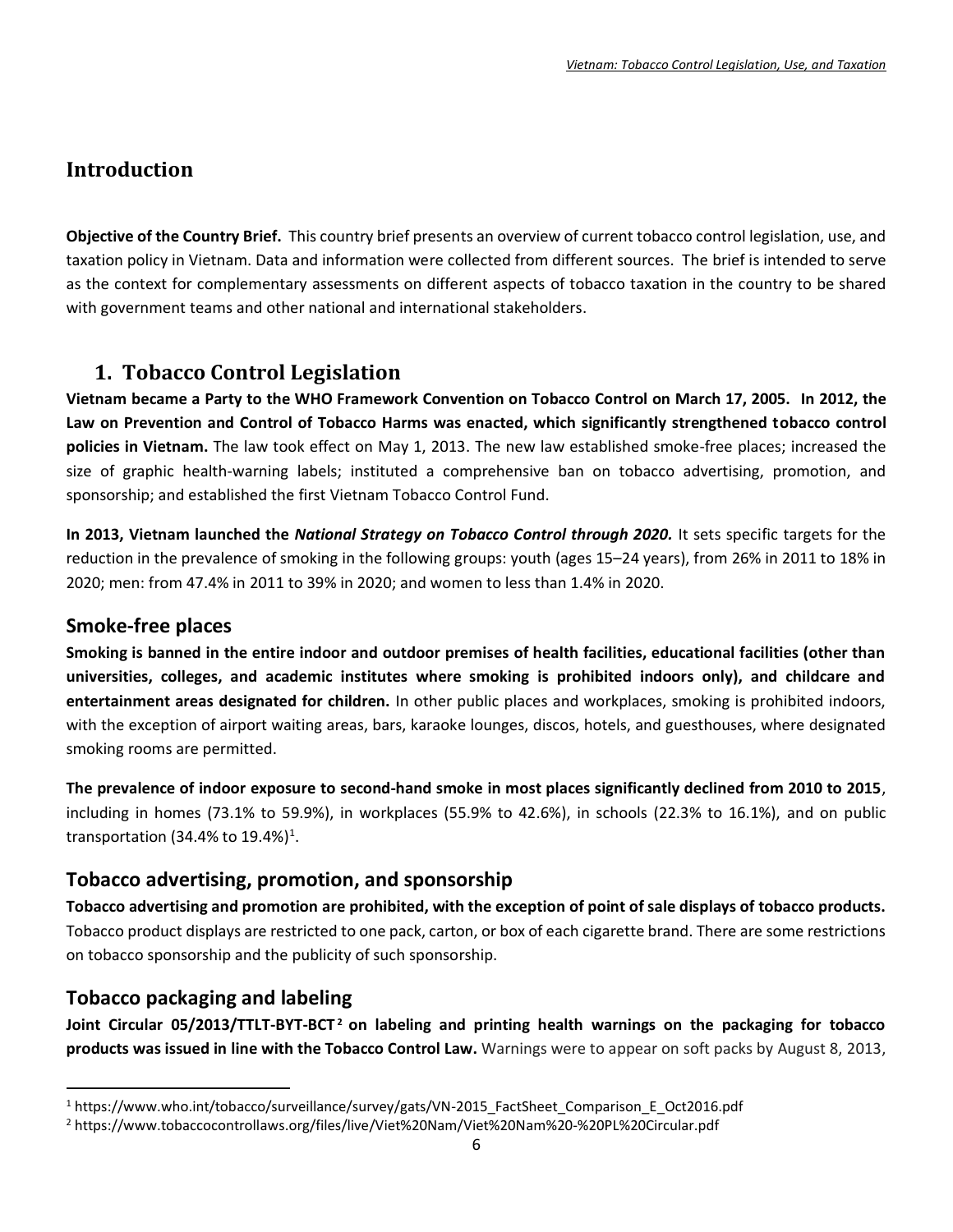and on hard packs by November 8, 2013<sup>3</sup>. Combined picture and text health warnings are required to cover 50 percent of the front and back of the unit and outside packaging and labeling. Misleading terms are prohibited on tobacco products; however, an exemption applies to terms that comprise brand names registered as intellectual property prior to the effective date of the 2012 Tobacco Control Law. The Law requires the rotation of health warnings to happen every two years<sup>4</sup>, but it was not reported if any new set of warnings had been introduced after 2013<sup>5</sup>.

## **Tobacco contents and disclosures**

**The Law regulates that the imported/local produced cigarettes consumed in Vietnam needs to meet national technical regulations and grants responsibility to the Ministry of Health (MOH) for issuing regulations.** The Circular number 23/2015/TT-BYT on National Technical Regulation for cigarette was passed by MOH in 2015 to regulate the content of nicotine and tar in the emissions.The law requires that manufacturers and importers disclose to the government information on the contents and emissions of their products.

**The state-ownership of tobacco industry poses a major paradox within the government that benefits from the manufacturing of tobacco products and is also responsible for controlling tobacco consumption.** The perceptions of negative implications on government revenue and the macro-economy, coupled with the reluctance to challenge these issues from a health perspective too directly, means that tobacco control has yet to secure itself a place on the priority policy agenda[1].

## <span id="page-7-0"></span>**2. Tobacco use**

## **Prevalence of tobacco use among adults**

**Between 1992 and 2006, four national surveys were undertaken to measure the extent and distribution of tobacco use in Vietnam**: Vietnam Living Standards Survey (VLSS) in 1992–93 and 1997-98; Vietnam National Health Survey (VNHS) 2001–02; Vietnam Household Living Standards Survey (VHLSS) in 2006 [2]. Unlike VLSS and VNHS, VHLSS does not differentiate between cigarette and waterpipe tobacco use.

**In the comparison of the 1992–1993 and 1997–1998 Vietnam Living Standards Surveys, it was found that consumption fell among both sexes.** However, difference in the way the questions were structured, and samples used, may have contributed to the estimation of different and non-comparable smoking prevalence rates. A 1997 nationwide survey found that 50% of males and 3.4% of females aged 15 years and older used tobacco, with the highest prevalence among those with only primary school education [3].

**STEPS surveys were conducted in Vietnam in 2005 and 2015<sup>6</sup> .** In 2005, the prevalence of current smoking was 67.8% among men and 1.1% among women [4]. In 2015, in the STEPS-GATS combined survey, the prevalence of tobacco use was 45.3% among men, 1.1% among women, and 22.5% overall for both sexes [5]. The comparison of the two STEPS surveys led to the conclusion that the prevalence of smoking was declining in recent cohorts of men and continued to decline in successive cohorts of women [6].

<sup>3</sup> http://www.tobaccolabels.ca/countries/vietnam/

<sup>4</sup> https://www.tobaccocontrollaws.org/legislation/country/viet-nam/pl-health-warnings

<sup>5</sup> http://www.tobaccolabels.ca/countries/vietnam/

<sup>6</sup> https://www.who.int/ncds/surveillance/steps/viet\_nam/en/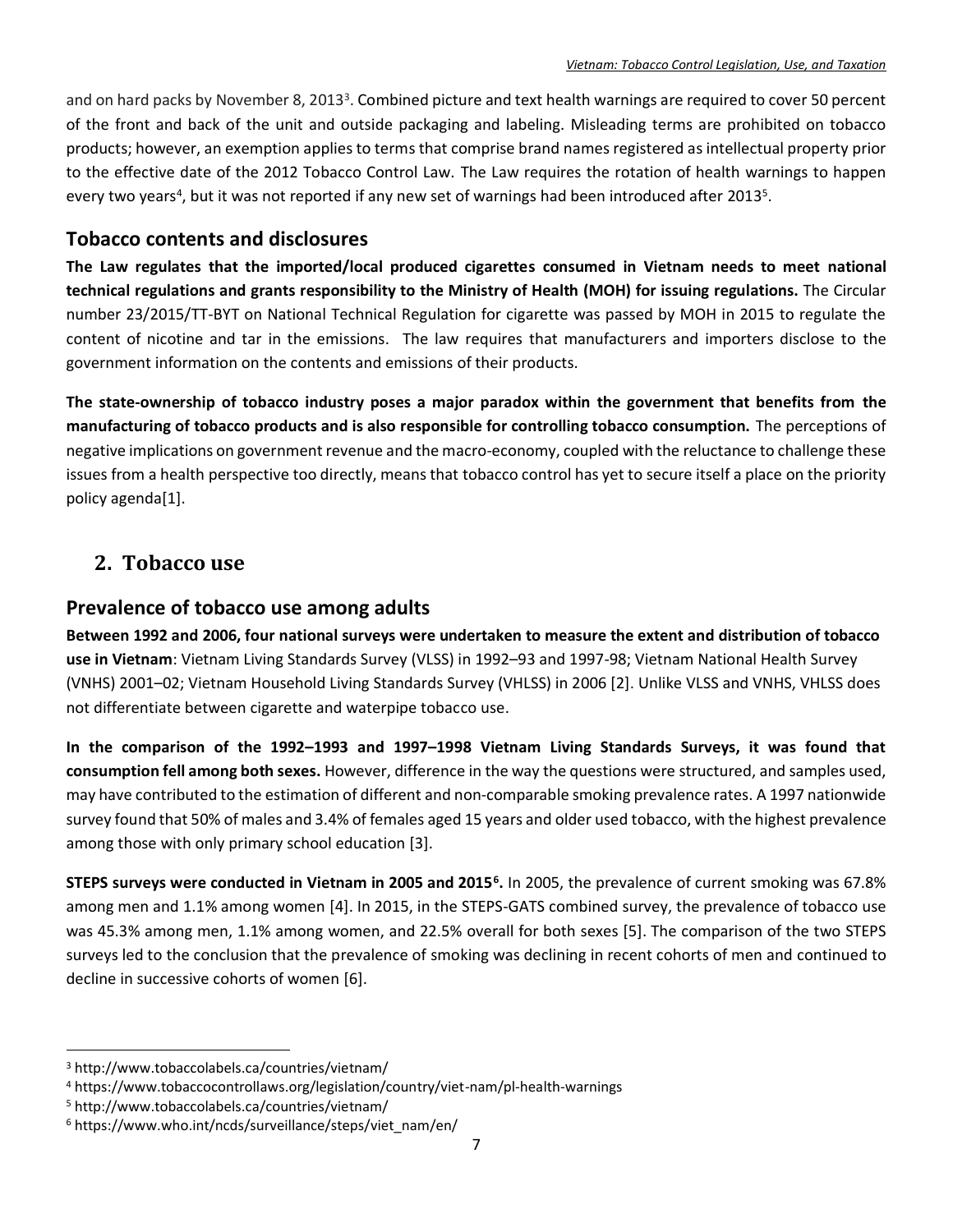**Global Adult Tobacco Survey (GATS) was conducted in Vietnam in 2010 and 2015.** The Vietnam GATS 2015 found that the prevalence of smoking was 22.5% overall, 45.3% among men, and 1.1% among women. The overall 2010-2015 reduction in the prevalence of any tobacco product use was 5.3%. However, this reduction was not statistically significant. The significant reduction in the prevalence of tobacco smoking was found for any type of cigarette (-8.4%), and especially for hand-rolled cigarettes (-38.3%). The use of cigarettes significantly decreased in urban areas (-14.7%) [7]. The GATS 2015 estimate of the prevalence of daily smoking among men was reported to be 38.7%<sup>7</sup>.

**According to the WHO Global Tobacco Control Report [8], current tobacco smoking prevalence in Vietnam in 2015 was on similar levels with neighboring Asian countries [\(Figure 1\)](#page-8-0).** However, the analysis of tobacco consumption based on the survey data (see below) revealed that respondents in Vietnam have tendency to greatly underreport their cigarette consumption.

<span id="page-8-0"></span>



**The potential sources of surveillance data are not fully used in Vietnam. MICS surveys were conducted in Vietnam in 1996, 2000, 2006, 2011, and 2014<sup>8</sup>.** However, tobacco smoking is mentioned in the reports as an important factor but not as a collected indicator. DHS was conducted in Vietnam in 1997, 2002, and 2005<sup>9</sup>. However, none of these collected data on tobacco use.

<sup>7</sup> https://untobaccocontrol.org/impldb/viet-nam/

<sup>8</sup> http://mics.unicef.org/surveys

<sup>9</sup> https://dhsprogram.com/What-We-Do/survey-search.cfm?pgType=lmmain&Cyear=2018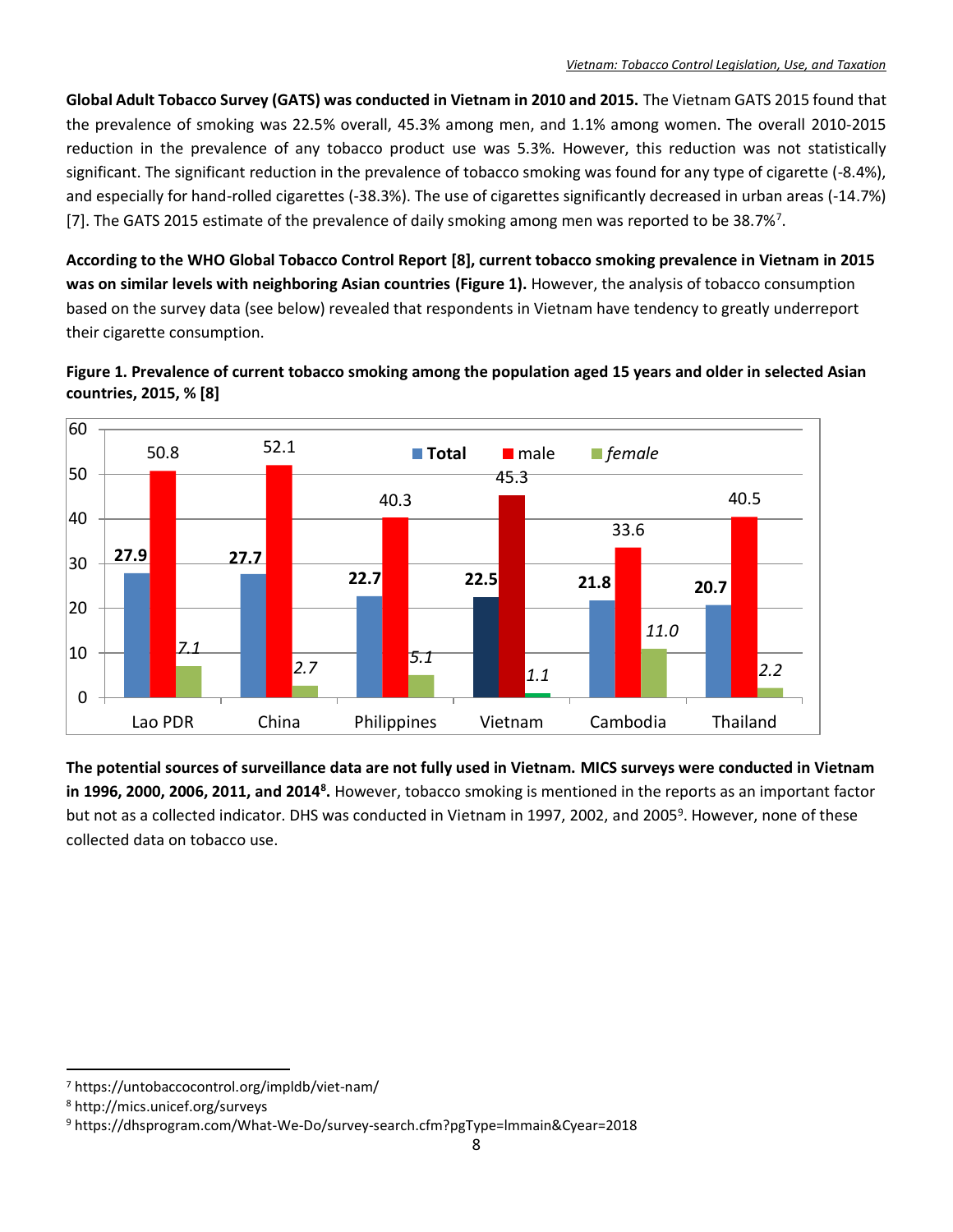|                   | Tobacco use |        |         |      | Cigarette smoking         |         | Waterpipe smoking         |                           |         |  |
|-------------------|-------------|--------|---------|------|---------------------------|---------|---------------------------|---------------------------|---------|--|
| Survey            | male        | female | Overall | male | female                    | Overall | male                      | female                    | Overall |  |
| <b>VLSS 1993</b>  | 61,3        | 4,1    |         | 43,9 | 2,3                       |         | 19,7                      | 1,9                       |         |  |
| <b>VLSS 1998</b>  | 50,7        | 3,2    |         | 34,9 | 1,0                       |         | 19,4                      | 2,3                       |         |  |
| <b>VNHS 2001</b>  | 56,1        | 1,8    | 27,0    | 38,8 | 0,9                       |         | 13,0                      | 0,9                       |         |  |
| <b>STEPS 2005</b> | 67,8        | 1,1    |         |      |                           |         |                           |                           |         |  |
| VHLSS 200610      | 47,0        | 1,5    | 23,5    | x    | $\boldsymbol{\mathsf{x}}$ | X       | $\boldsymbol{\mathsf{x}}$ | $\boldsymbol{\mathsf{x}}$ | X       |  |
| <b>GATS 2010</b>  | 47,4        | 1,4    | 23,8    | 39,7 | 1,2                       | 19,8    | 13,0                      | 0,1                       | 6,4     |  |
| GATS 2015 [9]     | 45,3        | 1,1    | 22,5    | 36,7 | 0,8                       | 18,2    | 13,9                      | 0,2                       | 6,8     |  |

#### **Table 1: Prevalence of tobacco use in Vietnam among the population aged 15 years and older**

#### *Waterpipe smoking*

**According to a study among male smokers in Vietnam conducted in 2001–2002, 69.1% of men smoked cigarettes only, 23.2% smoked waterpipe only, and 7.7% reported using both products.** In 2010, a total of 6.4% of adults in Vietnam aged 15 years or older reported current waterpipe tobacco use [10]. The proportion of those who smoked exclusively waterpipe tobacco was 3.8% versus 2.6% for mixed waterpipe and other tobacco use. Among current smokers who did not smoke waterpipe tobacco, 18.5% reported using other tobacco products.

**In 2015, the overall prevalence of traditional bamboo waterpipe was 6.7%.** Prevalence of shisha use was 0.1%. The use of bamboo waterpipe was significantly more common among those aged 45-64 (8.9%) than among those in other age groups and living in rural areas (8.3% vs. 3.5%) [9].

**The prevalence of traditional bamboo waterpipe tobacco use is higher in rural areas.** In 1998, 23% of rural men used waterpipe, while in 2015 it decreased to 16.8%.

#### *Smokeless tobacco use*

**Smokeless tobacco in Vietnam is mostly used in the form of chewing tobacco with betel**. In 2010 and 2015, [9] the overall prevalence of current smokeless tobacco use was respectively 0.3% and 0.8% for males and 2.3% and 2.0% for females.

#### **Tobacco use by men**

l

**Vietnam has a very high prevalence of smoking among men.** Smoking has been an integral part of male social behavior for many decades. Offering cigarettes was considered a matter of common courtesy [3, 11].

**The surveys conducted in the 1990s concluded that Vietnam has the highest reported male smoking prevalence rate in the world (72.8%).** This was linked to the impact of transnational tobacco corporations and non-Vietnamese brands, which were most commonly advertised [12].

<sup>10</sup> https://www.gso.gov.vn/Modules/Doc\_Download.aspx?DocID=8999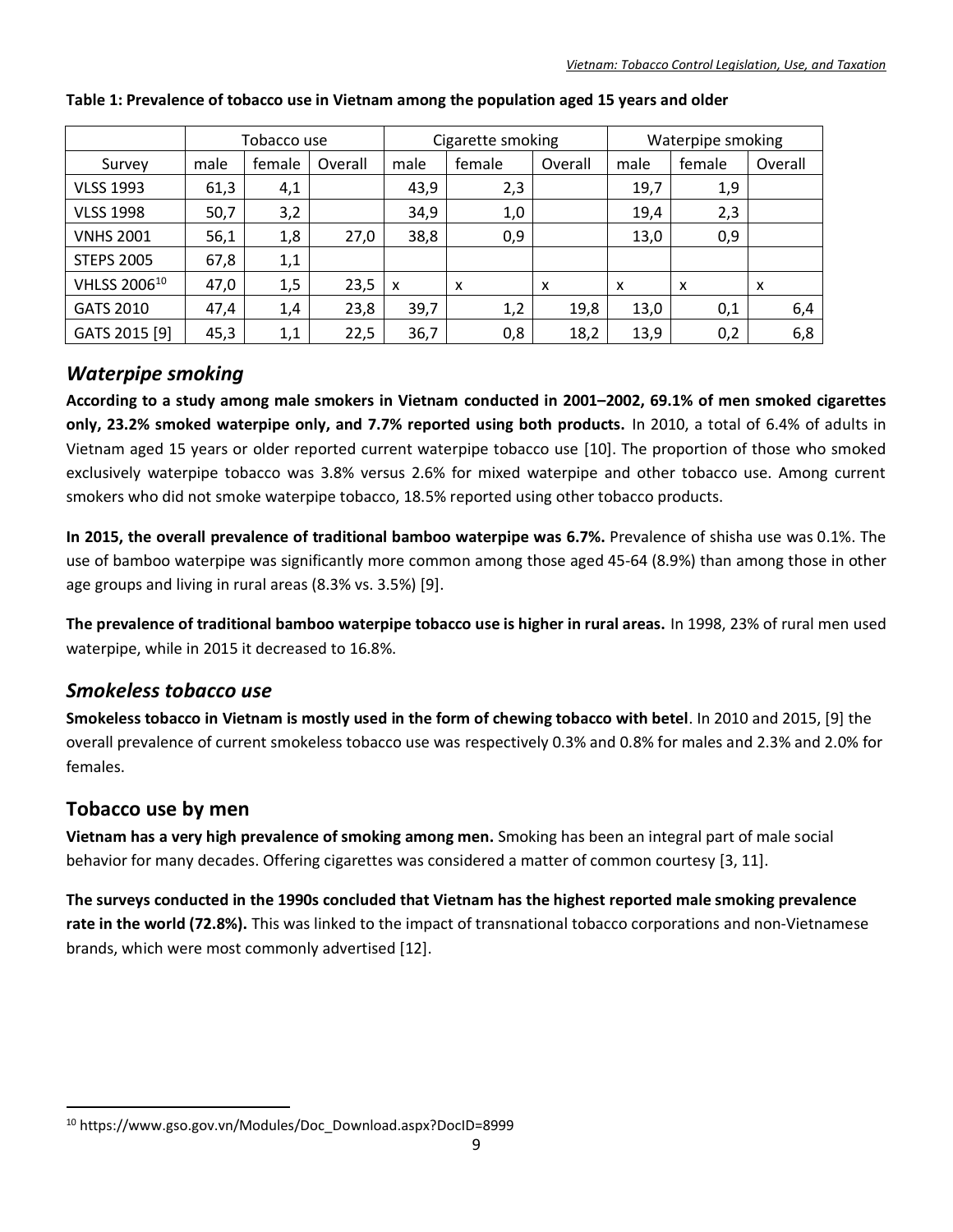**The study which analyzed the results of the Global Adult Tobacco survey [13] with regard to the so-called hardcore smokers among men aged 25 years and above in Vietna found that the trends in the prevalence of hard-core smoking (defined as smoking daily 15 cigarettes or more and showing no interest in quitting) differed by socioeconomic status.** The percentage of male hardcore smokers declined in the richest group, whereas it increased in the middle, poor and poorest groups.

#### **Tobacco use among women**

**As elsewhere in Asia, smoking by young women has been frowned upon**, although older, less educated rural women have traditionally used hand-rolled or chewing tobacco (often with areca) [3].

## **Tobacco use among youth**

l

The prevalence of smoking among adolescents aged 15-24 in Vietnam was found to be 31.6% among male and 0.3 among female $^{11}$  in 2001.

**According to the Global Youth Tobacco Survey (GYTS) in 2003, among adolescents aged 13-15 years old, the prevalence of tobacco use was higher in Ho Chi Minh city than in Hanoi city [\(Table 2\)](#page-10-0).** The prevalence of tobacco use apparently increased between 2003 and 2007. The prevalence of cigarette smoking in GYTS 2007 was 3.3% overall [14] while it decreased to 2.5% in 2014 [15, 16]. The exposure to tobacco smoke at home also decreased between 2007 and 2014. The prevalence of smoking among boys was higher than that among girls [17]. According to GYTS-2014, 48.6% of the students experienced exposure to at least one type of tobacco advertising or promotion. Wearing or otherwise using products related to tobacco was the most exposure TAP type reported by students (22.3%) [18].

**The proportion of adolescents who had one or more parents who smoke decreased from about 58% in 2003-2007 to 45% in 2014 (see [Table 2\)](#page-10-0) which is an indirect indicator of a downward trend in the prevalence of smoking among adults.** Girls who were exposed to billboard cigarette advertising, were more likely (OR (95%) = 1.6) to be susceptible to smoking than those, who had not seen advertisements [19].

|                                      | 2003        | 2003    | 2007       | 2014                                                                                                                                                                                                                                                                                                                                                                                                                                                                                                                                                                                                                                            |
|--------------------------------------|-------------|---------|------------|-------------------------------------------------------------------------------------------------------------------------------------------------------------------------------------------------------------------------------------------------------------------------------------------------------------------------------------------------------------------------------------------------------------------------------------------------------------------------------------------------------------------------------------------------------------------------------------------------------------------------------------------------|
|                                      | (Hochiminh) | (Hanoi) | (national) | (national)                                                                                                                                                                                                                                                                                                                                                                                                                                                                                                                                                                                                                                      |
|                                      | $[20]$      | $[21]$  | $[17]$     | $[15] % \includegraphics[width=0.9\columnwidth]{figures/fig_1a} \caption{The 1D (top) of the mean and the 1D (bottom) of the mean and the 1D (bottom) of the mean and the 1D (bottom) of the mean and the 1D (bottom) of the mean and the 1D (bottom) of the mean and the 1D (bottom) of the mean and the 1D (bottom) of the mean and the 1D (bottom) of the mean and the 1D (bottom) of the mean and the 1D (bottom) of the mean and the 1D (bottom) of the mean and the 1D (bottom) of the mean and the 1D (bottom) of the mean and the 1D (bottom) of the mean and the 1D (bottom) of the mean and the 1D (bottom) of the mean and the 1D ($ |
| Currently use any tobacco products   |             |         |            |                                                                                                                                                                                                                                                                                                                                                                                                                                                                                                                                                                                                                                                 |
| All                                  | 3,7         | 2,2     | 3,8        | 4,0                                                                                                                                                                                                                                                                                                                                                                                                                                                                                                                                                                                                                                             |
| <b>Boys</b>                          | 5,2         | 3,2     | 6,5        | 6,9                                                                                                                                                                                                                                                                                                                                                                                                                                                                                                                                                                                                                                             |
| Girls                                | 2,5         | 1,0     | 1,5        | 1,3                                                                                                                                                                                                                                                                                                                                                                                                                                                                                                                                                                                                                                             |
| Currently smoke cigarettes           |             |         |            |                                                                                                                                                                                                                                                                                                                                                                                                                                                                                                                                                                                                                                                 |
| All                                  | 2,9         | 1,2     | 3,3        | 2,5                                                                                                                                                                                                                                                                                                                                                                                                                                                                                                                                                                                                                                             |
| <b>Boys</b>                          | 4,2         | 1,5     | 5,9        | 4,9                                                                                                                                                                                                                                                                                                                                                                                                                                                                                                                                                                                                                                             |
| Girls                                | 1,8         | 0,8     | 1,2        | 0,2                                                                                                                                                                                                                                                                                                                                                                                                                                                                                                                                                                                                                                             |
| Exposed to tobacco smoke at home     | 64,7        | 57,7    | 58,5       | 47,7                                                                                                                                                                                                                                                                                                                                                                                                                                                                                                                                                                                                                                            |
| Having one or more parents who smoke | 60,6        | 56,1    | 58,5       | 44,5                                                                                                                                                                                                                                                                                                                                                                                                                                                                                                                                                                                                                                            |

<span id="page-10-0"></span>

|  | Table 2. Tobacco use among adolescents aged 13-15 years old in Vietnam, Global Youth Tobacco Survey (GYTS), % |  |  |
|--|---------------------------------------------------------------------------------------------------------------|--|--|
|  |                                                                                                               |  |  |

<sup>&</sup>lt;sup>11</sup> https://untobaccocontrol.org/impldb/wp-content/uploads/reports/viet\_nam\_report.pdf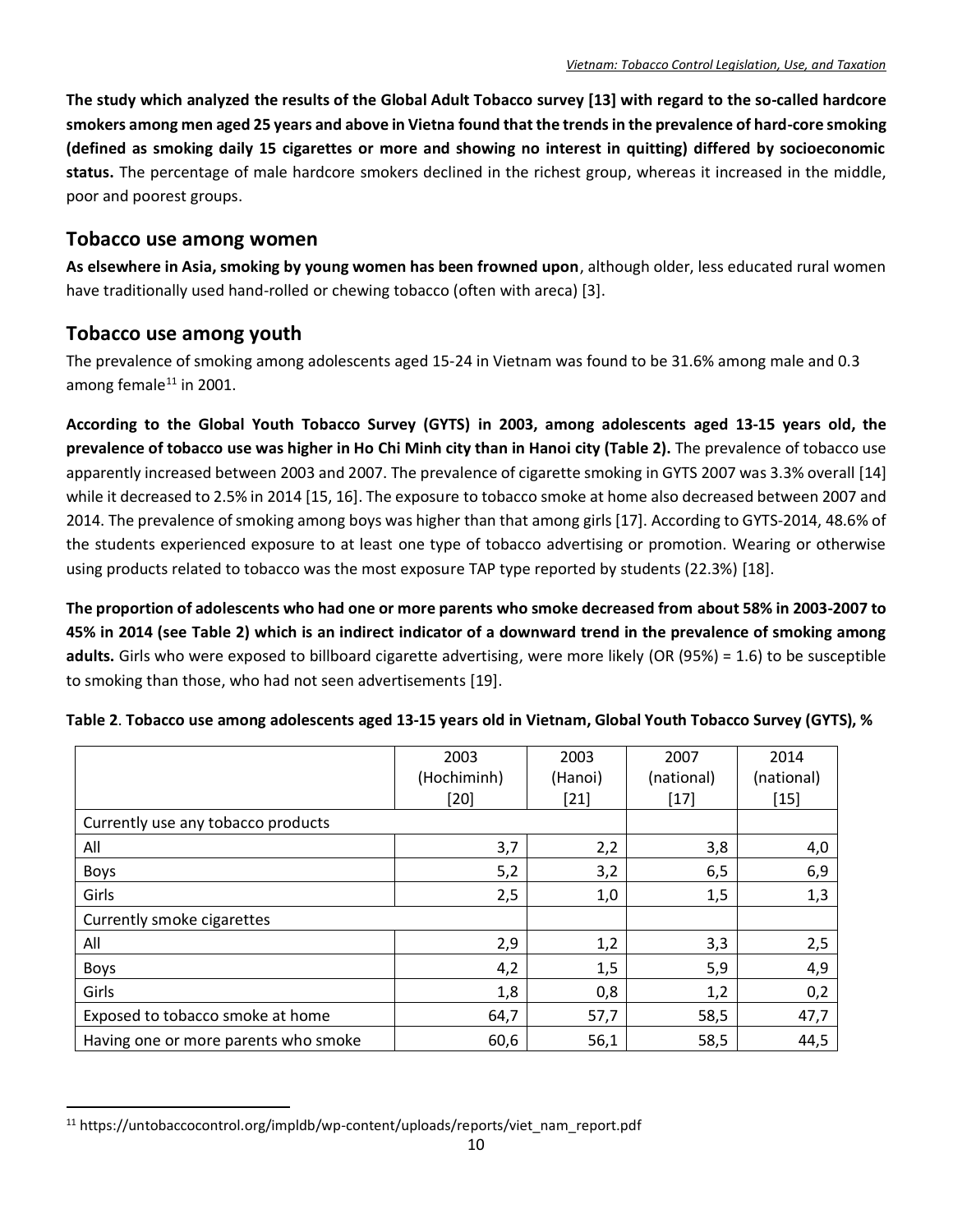**According to the Global School-based Health Survey (GSHS) conducted in 2013, 5.2% of Vietnamese adolescent aged 13-18 years currently used any tobacco, 4.7% smoked cigarettes, and 2.4% used smokeless tobacco [22].** No comparison with previous period is possible as this survey was not conducted in previous years. Among medical students in 2008, the overall prevalence of smoking was 25%, and among male medical students, it was 43.7%. Smoking prevalence was higher among the students in later academic years of medical training, being highest in years 5 to 6 (35.0%) [23].

#### **Socio-economic disparities in tobacco use**

**Low-priced cigarette smokers account for a large share of total cigarette consumption, with most consumers of lowpriced cigarettes being poor and living in rural areas or small towns.** In Vietnam, the poor are likely to smoke lowpriced cigarettes, and they are particularly responsive to cigarette prices. Social equity and public health goals would dictate moving toward a higher uniform, tax [24].

**There is extensive evidence that tobacco use contributes to poverty and inequality in Vietnam and that tobacco control policies would not have a negative impact on overall employment [25].** Tobacco use wastes household and national financial resources and widens social inequality. The implementation and enforcement of a range of tobacco control measures could prove beneficial not only to improve public health but also to alleviate poverty [25].

## <span id="page-11-0"></span>**3. Costs of smoking in Vietnam**

**The total cost of inpatient healthcare for three tobacco-attributable diseases in Vietnam in 2005 was estimated at 1 161 829 million Vietnamese dollars (\$VN) (or \$US 77.5 million) [26].** This represented about 0.22% of Vietnam gross domestic product (GDP) and 4.3% of total healthcare expenditure. The majority of these expenses were related to COPD treatment (\$VN 1,033541 million or \$US 68.9 million per year) followed by lung cancer (\$VN 78,143 million, or \$US 5.2 million per year) and ischemic disease (\$VN 50,145 million, or \$US 3.3 million per year). According to these estimates, the government directly financed about 51% of these costs. The rest was financed either by households (34%) or by the insurance sector (15%) [26].

**The total economic cost of five tobacco-attributable diseases in 2011 was estimated at 24 679.9 billion Vietnamese dongs(VND), equivalent to US\$1173.2 million or approximately 0.97% of the 2011 gross domestic product.** The direct costs of inpatient and outpatient care reached 9896.2 billion VND (US\$470.4 million) and 2567.2 billion VND (US\$122.0 million), respectively. The government's contribution to these costs was 4534.3 billion VND (US\$215.5 million), which was equivalent to 5.76% of its 2011 healthcare budget. The indirect costs (productivity loss) due to morbidity and mortality were 2652.9 billion VND and 9563.5 billion VND, respectively. These indirect costs represent about 49.5% of the total costs of smoking [27].

## <span id="page-11-1"></span>**4. Tobacco growing**

**According to the FAO database [28], the area harvested for tobacco in Vietnam increased from 11,000 hectares in 1961 to 31,484 hectares in 2010, but then it decreased to 14,2014 hectares in 2017.** The raw tobacco production in Vietnam increased from 10,000-15,000 tons annually in 1960-1970s to 56,530 tons in 2010, but then it decreased to 32,065 tons in 2017.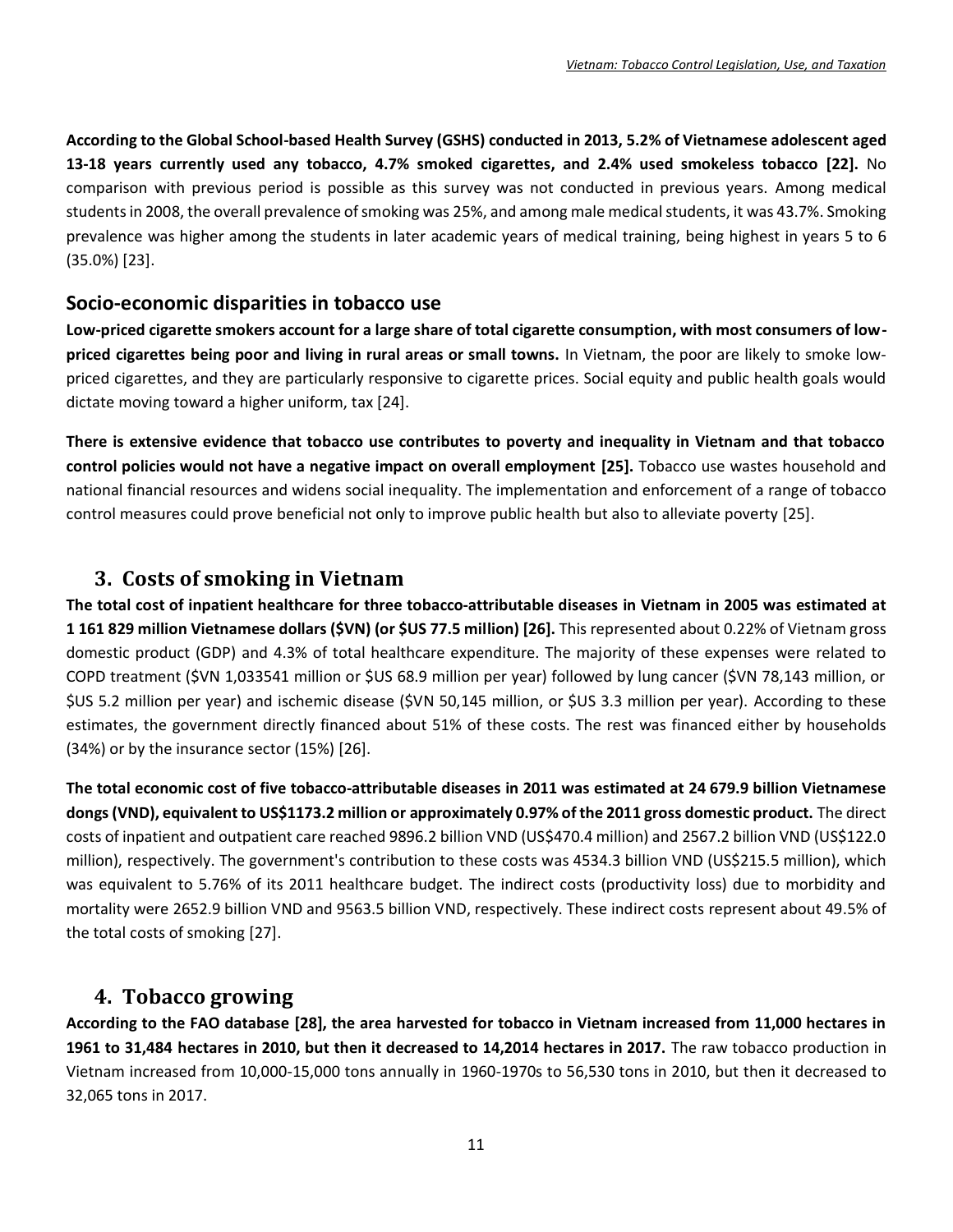**According to the Ministry of Industry and Trade, Vietnam still imports about half of its tobacco leaves annually [29].** A study of tobacco farming in rural Vietnam [30] revealed that the profit from tobacco cultivation was minimal once labor costs were taken into account.

## <span id="page-12-0"></span>**5. Cigarette production and sales**

**The Vietnamese government largely controls the country's tobacco industry through its ownership and management of Vietnam National Tobacco Corp (Vinataba).** Multinational companies such as British American Tobacco are required to work with Vinataba as part of a joint venture to produce and distribute cigarettes. Vinataba dominates the cigarette market and in 2015-2017 had 60% market share [31]. BAT has 26% market share, PMI – 3%, JTI – 1.5%. Other local tobacco companies have the rest of the market.

**According to the General Statistics Office (GSO) of Vietnam<sup>12</sup>, cigarette production in the country increased from about 2 billion packs in the late 1990s to more than 4 billion packs in 2004-2009 and more than 5 billion packs in recent years** (almost all cigarettes in Vietnam are sold in packs of 20 cigarettes). Recent data on cigarette production are presented in [Table 3.](#page-12-1) **In 2018, the production was 113.5 billion cigarettes<sup>13</sup> .**

**According to the UN<sup>14</sup> , the volume of cigarettes imported to Vietnam is very small: in 2007-2017, Vietnam annually imported less than 100 million cigarettes.** Annual cigarette export from Vietnam increased from about 8,000 tons in 2007-2009 to 14,000-19,000 tons in 2011-2017. We assume that the average weight of one cigarette (tobacco, paper, filter, and package) is 1 gram and calculated cigarette turnover in Vietnam as follows: production + import – export [\(Table 3\)](#page-12-1). For 2012, export and import data were taken from the Vietnam FCTC report 2014<sup>15</sup> .

|                    | 2007 | 2008 | 2009 | 2010  | 2011  | 2012  | 2013  | 2014  | 2015  | 2016  | 2017  |
|--------------------|------|------|------|-------|-------|-------|-------|-------|-------|-------|-------|
| Production,        |      |      |      |       |       |       |       |       |       |       |       |
| billion cigarettes | 91.0 | 87.1 | 96.7 | 101.5 | 106.3 | 109.3 | 114.0 | 98.2  | 109.2 | 112.1 | 114.2 |
| Import,            |      |      |      |       |       |       |       |       |       |       |       |
| thousand tons      | 0.16 | 0.25 | 0.09 | 0.005 | 0.095 | 0.45  | 0.111 | 0.081 | 0.084 | 0.084 | 0.002 |
| Export,            |      |      |      |       |       |       |       |       |       |       |       |
| thousand tons      | 8.4  | 7.9  | 9.0  | 10.9  | 15.2  | 20.6  | 19.2  | 16.7  | 15.97 | 16.05 | 14.2  |
| Turnover,          |      |      |      |       |       |       |       |       |       |       |       |
| billion cigarettes | 82.8 | 79.5 | 87.8 | 90.6  | 91.2  | 89.2  | 94.9  | 81.6  | 93.4  | 96.2  | 100.0 |

#### <span id="page-12-1"></span>**Table 3. Cigarette production and turnover in Vietnam**

Source: General Statistics Office (GSO) of Vietnam and the UN database.

Euromonitor International (EMI) reports have almost the same figures on cigarette production as reported by the GSO [\(Table 4\)](#page-13-1). According to the EMI reports, in 2010-2017 annual cigarette export ranged from 20 billion cigarettes to 26.7 billion cigarettes. Euromonitor and Oxford Economics<sup>16</sup> also reported cigarette legal sales data [\(Table 4\)](#page-13-1). The volumes of sales are much lower than the turnover. In 2015-2017, annual turnover exceeded the legal sales volumes by about

<sup>12</sup> https://www.gso.gov.vn/default\_en.aspx?tabid=779

<sup>13</sup> http://www.dangcongsan.vn/kinh-te/vinataba-thuc-hien-tot-cong-tac-tai-co-cau-va-co-phan-hoa-510667.html

<sup>14</sup> http://data.un.org/Data.aspx?q=cigarettes&d=ComTrade&f=\_l1Code%3a25%3bcmdCode%3a240220

<sup>&</sup>lt;sup>15</sup> https://untobaccocontrol.org/impldb/wp-content/uploads/reports/vietnam\_2014\_report\_final.pdf

<sup>16</sup> https://illicittobacco.oxfordeconomics.com/media/OXFO5877\_Vietnam\_2018\_Report\_Final.pdf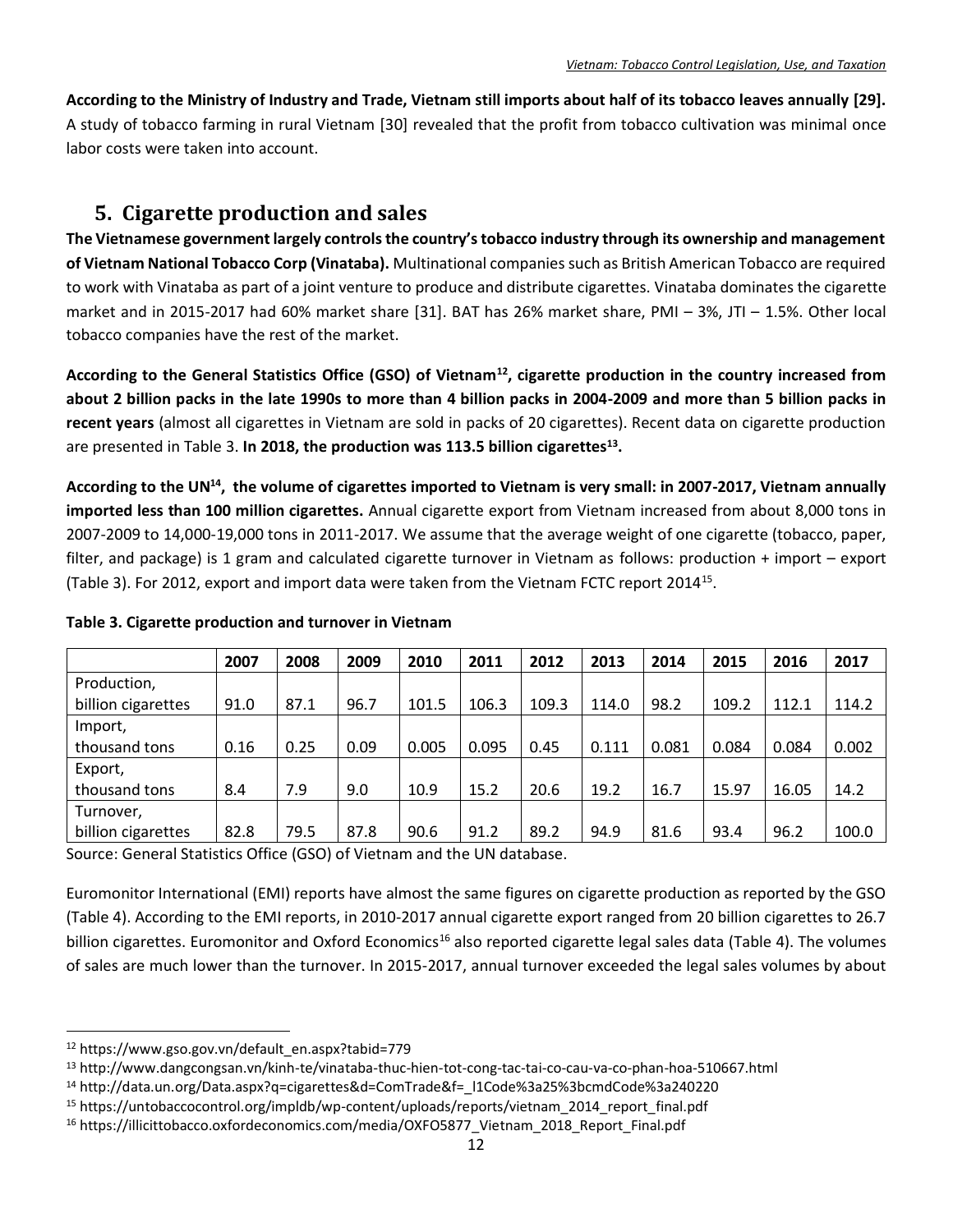10 billion cigarettes (if the EMI export data are used), or by 20 billion cigarettes (if we use UN export data). Such a large difference can be explained either by very large stocks or by some systematic error in statistics.

|                  | 2010  | 2011  | 2012  | 2013  | 2014 | 2015  | 2016  | 2017  |
|------------------|-------|-------|-------|-------|------|-------|-------|-------|
| Production       | 101,5 | 106,3 | 109,3 | 114,0 | 98,2 | 109,2 | 114,8 | 114,7 |
| Export           | 20,3  | 21,0  | 20,0  | 26,7  | 24,0 | 24,7  | 25,2  | 26,0  |
| Turnover         | 81,2  | 85,3  | 89,3  | 87,3  | 74,2 | 84,5  | 89,6  | 88,7  |
| Legal sales, EMI | 79,7  | 82,6  | 83,5  | 85,3  | 70,4 | 73,9  | 76,3  | 77,0  |
| Legal sales, OE  |       |       | 82,8  | 80,8  | 75,3 | 75,3  | 76,9  | 78,9  |

<span id="page-13-1"></span>**Table 4. Cigarette production, export, turnover, and sales by Euromonitor International (EMI) and Oxford Economics (OE) reports, billions of cigarettes**

## <span id="page-13-0"></span>**6. Tobacco Taxation**

**For Parties of the WHO Framework Convention on Tobacco Control (FCTC), as Vietnam is, tobacco tax policy should be considered as a health promotion tool, rather than as solely as a fiscal instrument for revenue collection.** According to article 6 of the WHO FCTC, tobacco taxation policy is "an effective and important means of reducing tobacco consumption by various segments of the population, in particular young persons." For this reason, that article states that the Parties of the Convention should take into account its national health objectives concerning tobacco control when implementing tax policies on tobacco products. In other words, tobacco taxation policy should also contribute to the health objective of reducing tobacco consumption. In 2014, the Conference of the Parties of the WHO FCTC agreed on a set of Guidelines for Implementation of Article 6 of the WHO FCTC [32].

**The Guidelines for Implementation of Article 6 of the WHO FCTC recognize that effective tobacco taxes must significantly reduce tobacco consumption and prevalence and are an important source of government revenues.** This consumption reduction role of tobacco taxation is due to the fact that special consumption or excise taxes may be able to increase prices of tobacco products relatively to other consumption products or income; and through this to reduce smokers' demand. In order to do that, the Guidelines recommends that: "taxes rates should be monitored, increased or adjusted on a regular basis, potentially annually, taking into account inflation and income growth developments in order to reduce consumption of tobacco products". Also, effective tobacco taxation may contribute significantly to State budgets, if increasing tax rate growth outweighs the percentage decline in consumption of tobacco products.

**There are two main characteristics of the excise taxation system in Vietnam (officially called Special Consumption Tax - SCT).** Tax rates on those goods and services included in the system are **ad valorem**, except for specific taxes on imported used cars. And excise tax bases are selling prices of domestic producers, without the VAT and excise tax itself, or prices of imports plus import tariffs. The payable excise tax amount is equal to the selling price by manufacturers multiplied by the excise tax rate.

**Immediately after the SCT introduction, cigarette and tobacco-product tax rates were differentiated, creating a complex and discriminatory system until 2005.** [Table 5](#page-14-0) present the evolution of SCT tax and other taxes and tariffs on tobacco products since the inception of the SCT in 1990. Between the end of 1993 and end of 2005, discrimination against filtered cigarettes produced with imported material was exacerbated; and worse than that, tax rates on other type of cigarettes and cigars were diminished.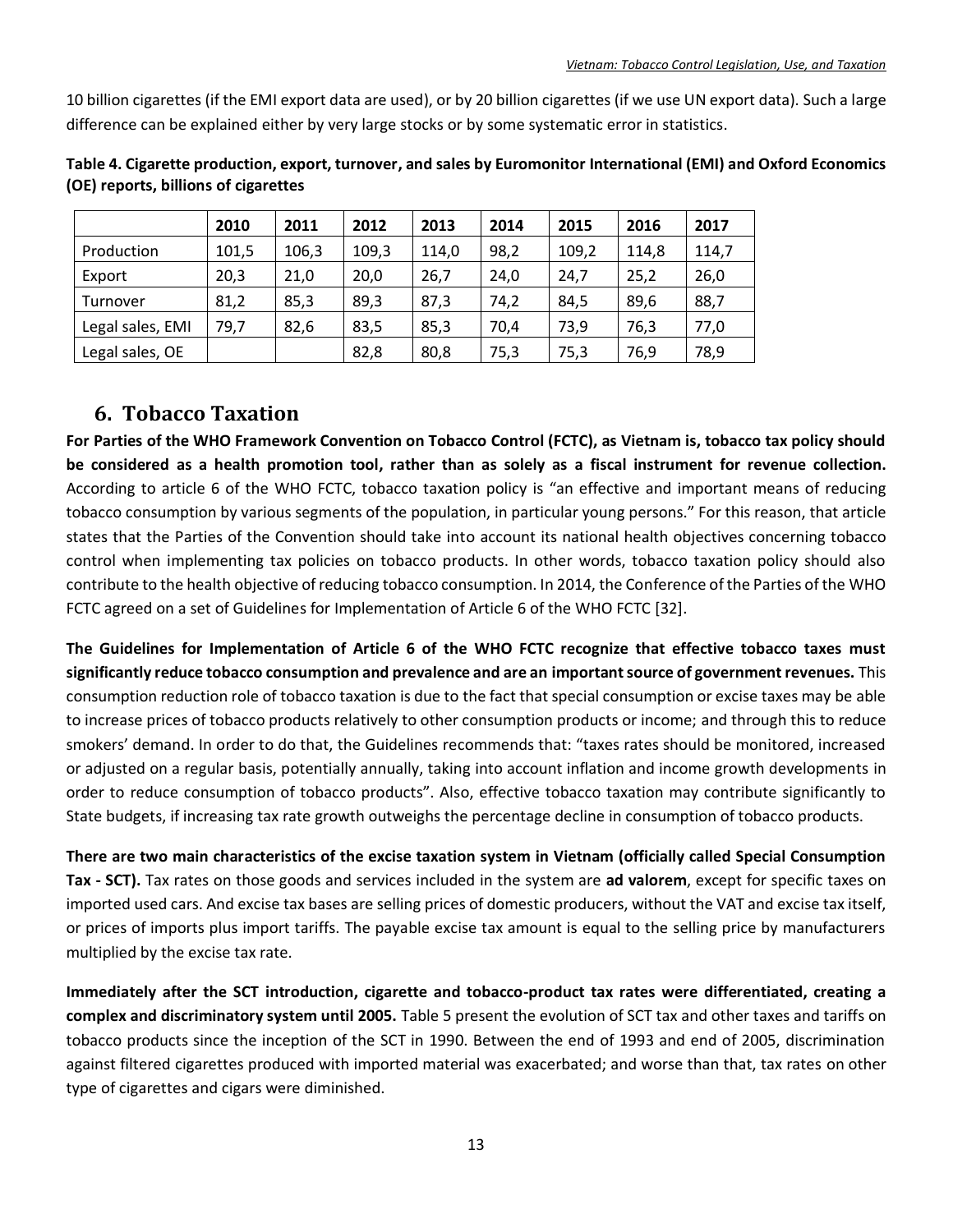**The application of different tax rates on cigarettes manufactured with imported and domestic raw materials favored domestic brands. This tax structure encourages cigarette use.** This policy also encouraged the development of domestic cigarette material growing areas, discouraged imports of raw material, and reduced imports. While it had the apparent advantage of collecting more for state revenue from smokers of imported raw material cigarettes, who had higher incomes, it had the disadvantage of encouraging higher smoking, and so higher death rates, from those with lower incomes.

|                   |                                                   | Special Consumption Tax (tax base is pre-tax factory price) |              |        |                          | Tariffs              |  |
|-------------------|---------------------------------------------------|-------------------------------------------------------------|--------------|--------|--------------------------|----------------------|--|
|                   |                                                   | Cigarettes                                                  |              |        |                          |                      |  |
| Period            | Filtered<br>produced from<br>imported<br>material | Filtered<br>produced<br>from<br>domestic<br>material        | Non-filtered | Cigars | Value<br>added tax       |                      |  |
| 10/1990-8/1993    | 50                                                | 50                                                          | 40           | 40     |                          | <b>NA</b>            |  |
| 9/1993-12/1995    | 70                                                | 52                                                          | 32           | 32     |                          | <b>NA</b>            |  |
| 1/1996-12/1998    | 70                                                | 52                                                          | 32           | 70     |                          | <b>NA</b>            |  |
| 1/1999-11/2001    | 65                                                | 45                                                          | 25           | 65     | $\overline{\phantom{a}}$ | <b>NA</b>            |  |
| 11/2001 - 12/2003 | 65                                                | 45                                                          | 25           | 65     |                          | Import<br>prohibited |  |
| 1/2004-12/2005    | 65                                                | 45                                                          | 25           | 65     | 10                       | Import<br>prohibited |  |
| 1/2006-12/2006    |                                                   | 55                                                          |              | 65     | 10                       | Import<br>prohibited |  |
| 1/2007-12/2007    |                                                   | 55                                                          |              | 65     | 10                       | 100                  |  |
| 1/2008 - 12/2009  |                                                   | 65                                                          |              |        | 10                       | 140                  |  |
| 1/2010-12/2015    |                                                   | 65                                                          | 10           | 135    |                          |                      |  |
| 1/2016-12/2018    |                                                   |                                                             | 70           |        | 10                       | 135                  |  |
| 1/2019            |                                                   |                                                             | 75           |        | 10                       | 135                  |  |

<span id="page-14-0"></span>**Table 5: Evolution of Tobacco Special Consumption Tax, VAT and Import Tariffs**

**The value added tax** is imposed on the added value of goods or services arising during the process from manufacturing up to consumption. Organizations and individuals engaging in manufacturing and conducting business in tobacco or importing tobacco are taxpayers. The VAT taxable price of cigarettes sold or supplied by production or business establishments is the sale price including the excise tax but excluding VAT. For imported tobacco, the VAT taxable price is the import price at the border gate plus import duties and plus excise tax.

**Tobacco selling in Vietnam has been taxed at 10%; and if exported, as other goods, VAT rate would be by 0%. All VAT on input goods and services used to export tobacco are refunded.** VAT rate in Vietnam (10%) is lower, than in China (16%), Bangladesh (15%) and Philippines (12%), the same as in Cambodia, Indonesia and Lao PDR (10%), and higher than in Thailand (7%).

**Cigarette imports were prohibited till 2007.** Only tobacco material was permitted to import for domestic cigarette production. Since the accession of Vietnam into the WTO by January 2007, this prohibition has been lifted and replaced by high import tariffs. Under the WTO's commitment, import tariff was reduced to 135% in 2010. Tariffs on various tobacco products range from 30% to 145%. Tariffs are applied on Cost, Insurance, and Freight (CIF) price, including all fees and charges to import gate.

**The statistical requirements imposed on tobacco companies are not comprehensive.** Due to current requirements of revenue collection, no specific statistical norm or typically standard database on tobacco production and pricing are

epartment (TPD) – 75 *Sources: Tax Policy Department (TPD) – Ministry of Finance (MOF)*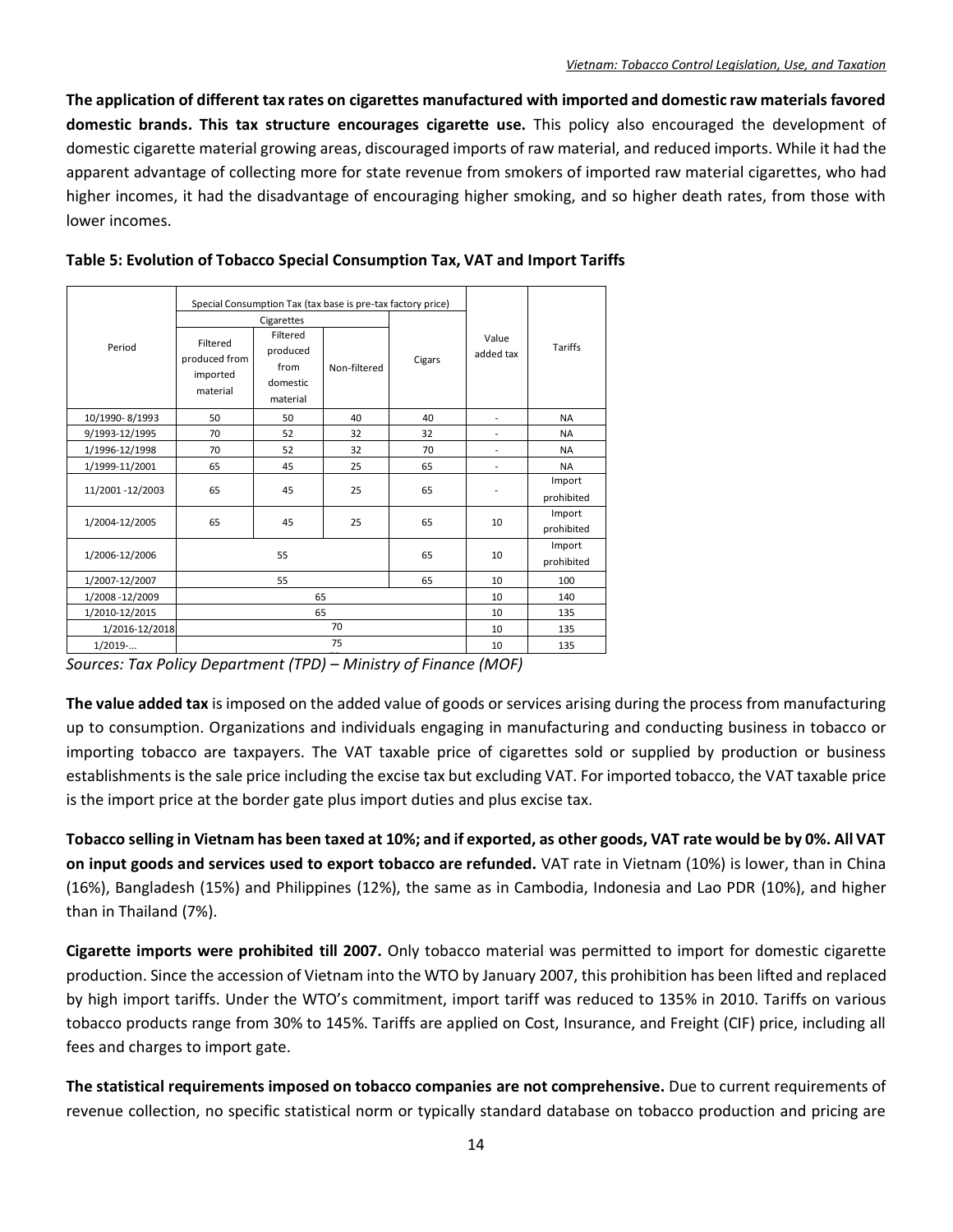imposed. Because taxpayers submit their tax declaration dossiers to local tax agencies directly managing them, only those tax agencies could hold the brand names, corresponding turnover or import values and recommended price of each brand sold. However, at the policy decision level, there is no availability of aggregate values of key variables for the purpose of monitoring and performance evaluation and, when the moment comes, for policy analysis. For example, average selling prices per brand of manufacturers (or import values) and actual retail price of the products, which are key variables for monitoring the tax base and the consistency of the information supplied in tax returns by manufacturers and importers, are not available. Additionally, other key information, such as quantities per brand and manufacturer, which are necessary to see the overall consistency of production with main raw material purchases and third-party information on the tobacco business.

#### **Current Tobacco Tax Structure and Rates**

**Vietnam levies a uniform ad valorem excise tax on all cigarettes [33].** The special consumption tax (excise) was unified for all tobacco products from 2006. In 2006-2007, it was 55%, in 2008-2015 – 65%, in 2016-2018 – 70% and since January 2019 it is 75%. For domestic tobacco products, the tax base is the factory price (without VAT and excise tax).

**The VAT rate is 10%,** and for domestic tobacco products, the tax base is factory price plus excise, so the actual VAT rate in 2019 was 10%\*(1+0.75)= 17.5% of the factory price.

**Import tax rate for cigarettes was 150% in 2007, 140% in 2008-2009 and 135% from 2010.** The tax base for import tax is the import (CIF) price. The excise tax base for imported cigarettes is the import price + import tax, so in 2019, the actual excise rate is 75%\*(1+1.35)= 176.25% of the import price. The VAT rate for imported cigarettes is 10%\*(1+1.4+1.7625)=41.625% of the import price.

**The Vietnam Tobacco Control Law which was passed on June 18, 2012, established the Tobacco Control Fund (TCF).** The fund helps to secure sources of funding for the implementation of the WHO FCTC. The Vietnam Tobacco Control Fund receives compulsory contributions of 1% of the taxable price of all cigarette packs produced locally or imported for local consumption beginning from May 1, 2013. This rate was increased to 1.5% from May 1, 2016, and to 2% from May 1, 2019<sup>17</sup>. So, from May 2019 the total tax for domestic cigarettes (excise +VAT + TCF) is as follows: 75+17.5+2=94.5% of the factory price.

**The proposed plan to raise tobacco taxes was submitted in August 2017.** The draft law suggested amending and supplementing some articles of the Law on the Value-added Tax, the Law on Special Consumption Tax, the Law on the Corporate Income Tax and the Law on Personal Income Tax. Regarding the tobacco excise tax, it was proposed to apply the mixed excise tax, in addition to the current tax starting from January 1, 2020. This is to be done by either applying a specific tax of VND1000 per pack of 20 cigarettes [29] or by increasing the ad valorem tax from 75 to 80 percent of the tobacco's price from 2020 onwards and from 80 to 85 percent from 2021 onwards<sup>18</sup>. Health advocates favor the first option but suggest the fixed (specific) tax be higher at VND2,000-5,000<sup>19</sup>.

 $\overline{\phantom{a}}$ 17

https://seatca.org/dmdocuments/Tobacco%20Control%20Fund%20as%20Catalyst%20for%20Public%20Health%20Gain\_Final%2 0Version\_Nov%202014.pdf  $18$  https://seatca.org/?p=12338

<sup>19</sup> https://seatca.org/?p=12886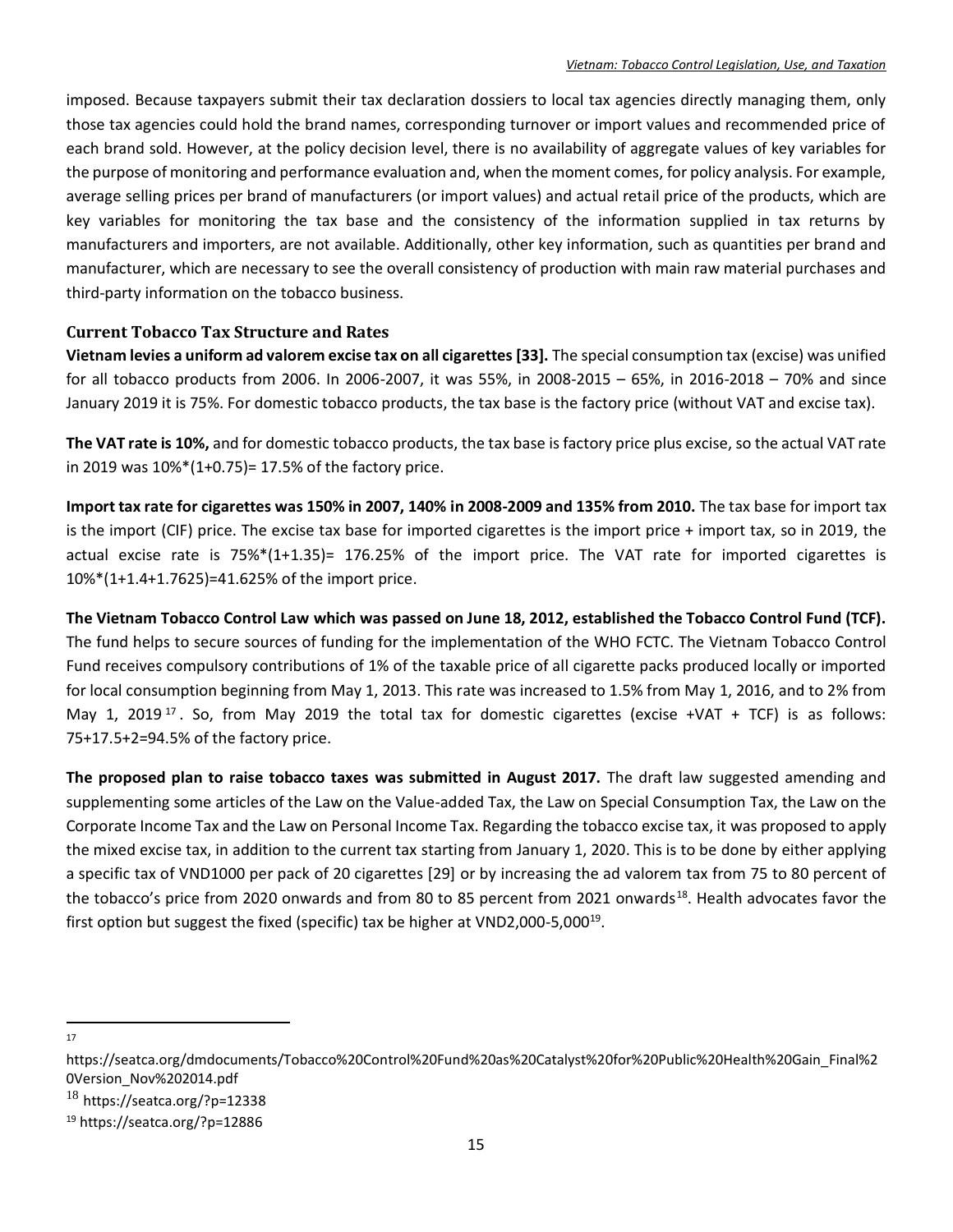#### **Government Revenue from Tobacco Taxes**

**Data on governmental revenue from tobacco tax in 2005-2016 are presented in the Vietnam Tobacco Tax Report Card [34].** The Global Tobacco Control Report [8] also reports the same revenue data for 2015 – 15.9 trillion VND, which consists of 11.4 trillion excise tax, 2.9 trillion VAT and 1.6 trillion other taxes. It was also reported that tobacco tax revenue in 2016 grew by about 1.25 trillion VND compared to 2015 [29]. The calculated real (inflation-adjusted) tobacco tax revenue, using the GSO data $^{20}$ , is shown in [Figure 2.](#page-16-0)

<span id="page-16-0"></span>



<sup>20</sup> https://www.gso.gov.vn/default\_en.aspx?tabid=780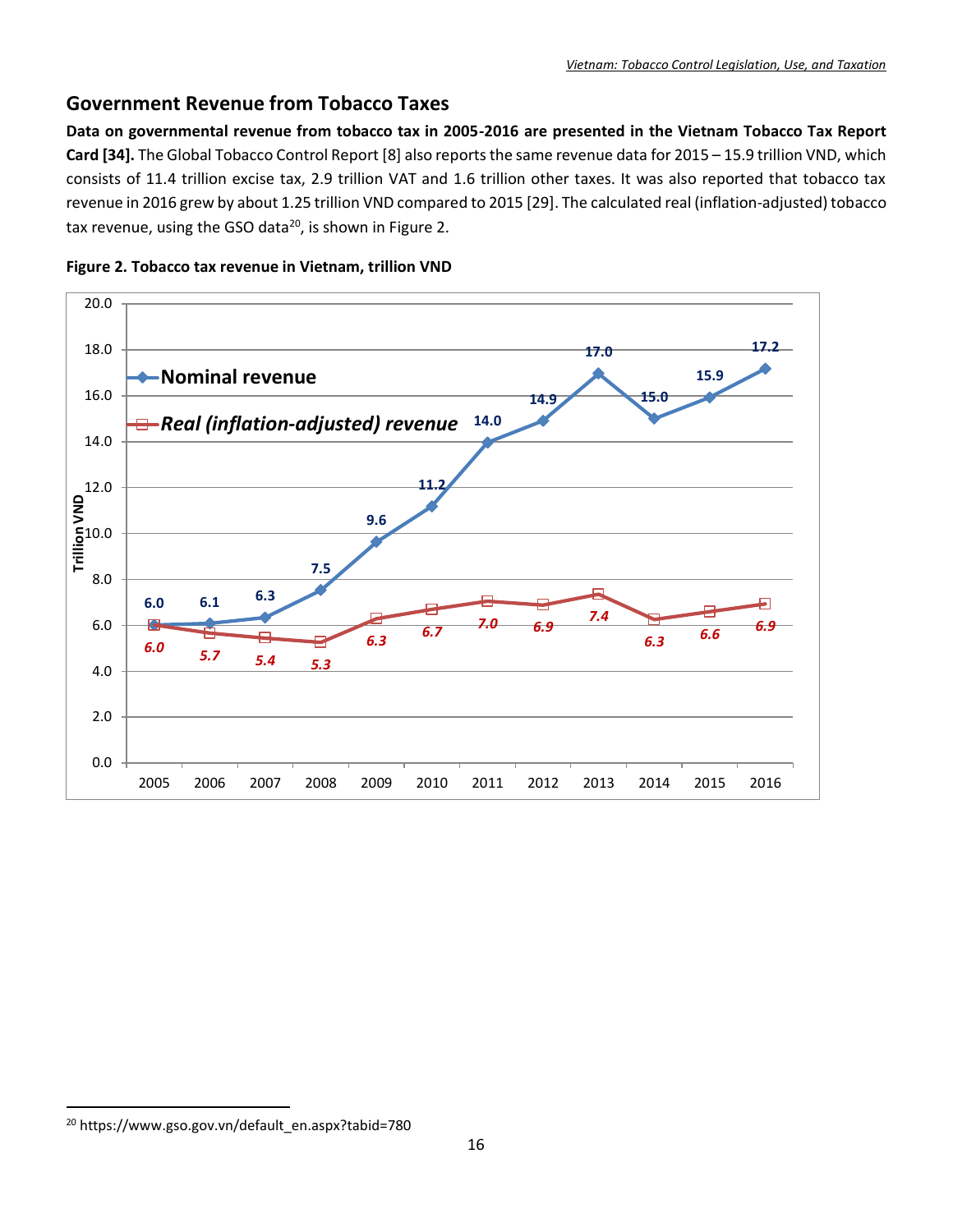**In 2005-2016, the real revenue increased by 0.9 trillion VND or just by 15%, while cigarette production in those years increased from 90 billion cigarettes to 112 billion cigarettes, or by 25%.** The cigarette turnover also increased by about 20% [\(Table 3\)](#page-12-1); so, the real revenue increase was smaller than the increase in cigarette sales. A substantial increase in the real revenue was observed only in 2009, after the increase in the tax rate in 2008.

**The ratio of revenues from the Tobacco Taxes to GDP [\(Table 6](#page-17-1)**Error! Reference source not found.**) has been declining since 2005, despite a temporary increase in 2009 due to the excise reform.** [Table 6](#page-17-1) shows how this ratio has been declining since 2005 and how the 2008 tax increase only had a temporary upward effect on this relationship.

#### <span id="page-17-1"></span>**Table 6**: **The ratio of tobacco tax revenues to GDP**

|                                               | 2005                                                                                             | 2006 | 2007 | 2008 | 2009 | 2010 | 2011 | 2012 | 2013 | 2014 | 2015 | 2016 |
|-----------------------------------------------|--------------------------------------------------------------------------------------------------|------|------|------|------|------|------|------|------|------|------|------|
| Tobacco tax Revenue<br>as % of current GDP in |                                                                                                  |      |      |      |      |      |      |      |      |      |      |      |
| USD                                           | 0.66                                                                                             | 0.57 | 0.51 | 0.45 | 0.49 | 0.49 | 0.48 | 0.46 | 0.47 | 0,38 | 0,37 | 0,38 |
|                                               | $T - h$ and $T - h$ and $\mathcal{L}$ and $\mathcal{L}$<br>$C = \frac{1}{2} I I I I I I I I I I$ |      |      |      |      |      |      |      |      |      |      |      |

*Sources: World Bank database<sup>21</sup> , Tobacco Tax report card [34]*

**The upward effect of 2009 due to tax reform was not able to raise taxes enough to reach the tobacco tax collection levels of 2006.** Some high and upper middle-income countries have experienced a similar decline of tobacco revenues to GDP, due to declines in smoking behavior, but this was not the case in Vietnam. In 2014, the tobacco tax revenue as percentage of GDP further declined but slightly increased in 2016, after the increase in excise rate.

## <span id="page-17-0"></span>**7. Cigarette Prices**

l

**In nominal terms, prices of tobacco products have increased by more than 50% between 1995 and 2006. However, during the same period, overall prices increased by more than 60% [2].**

**According to GSO data [29], in 2005-2009 retail cigarette price of the most popular brand (Vinataba) increased from 9,000 VND to 12,000 VND per pack,** or by 33% over 4 years, while inflation rate in Vietnam in those four years was 55%, resulting in a decline in real terms of 14%.

**WHO reports [8] that the price of the most popular cigarette brand in 2008-2016 increased from 11,000 VND to 20,000 VND per pack**, or by 82% with the inflation rate over those eight years 108%.

**GATS 2015 [9] reports that the average cigarette price in 2015 was 11,800 VND per pack,** while in 2010 the inflationadjusted price was 12,800 VND, so the real price decreased. The inflation rate over those five years was 57%, so in 2010 the nominal average price was about 8,100 VND per pack.

**The GSO does not report average cigarette price and CPI for tobacco products, but in the Statistical Yearbooks, it reports price indices of tobacco producers.** In 2008-2017 combined, the tobacco producer price index was 207%, while the combined consumer price index was 215%.

**All these data indicate that the cigarette price increase was below inflation for more than 20 years.**

**It is worth noting that the average cigarette price was much lower than the price of the most sold brand (MSB).** In 2010, the average price was 8,100 VND, and the MSB price was 14,000 VND; in 2015, the average price was 11,800

<sup>21</sup> https://data.worldbank.org/indicator/NY.GDP.MKTP.CD?locations=VN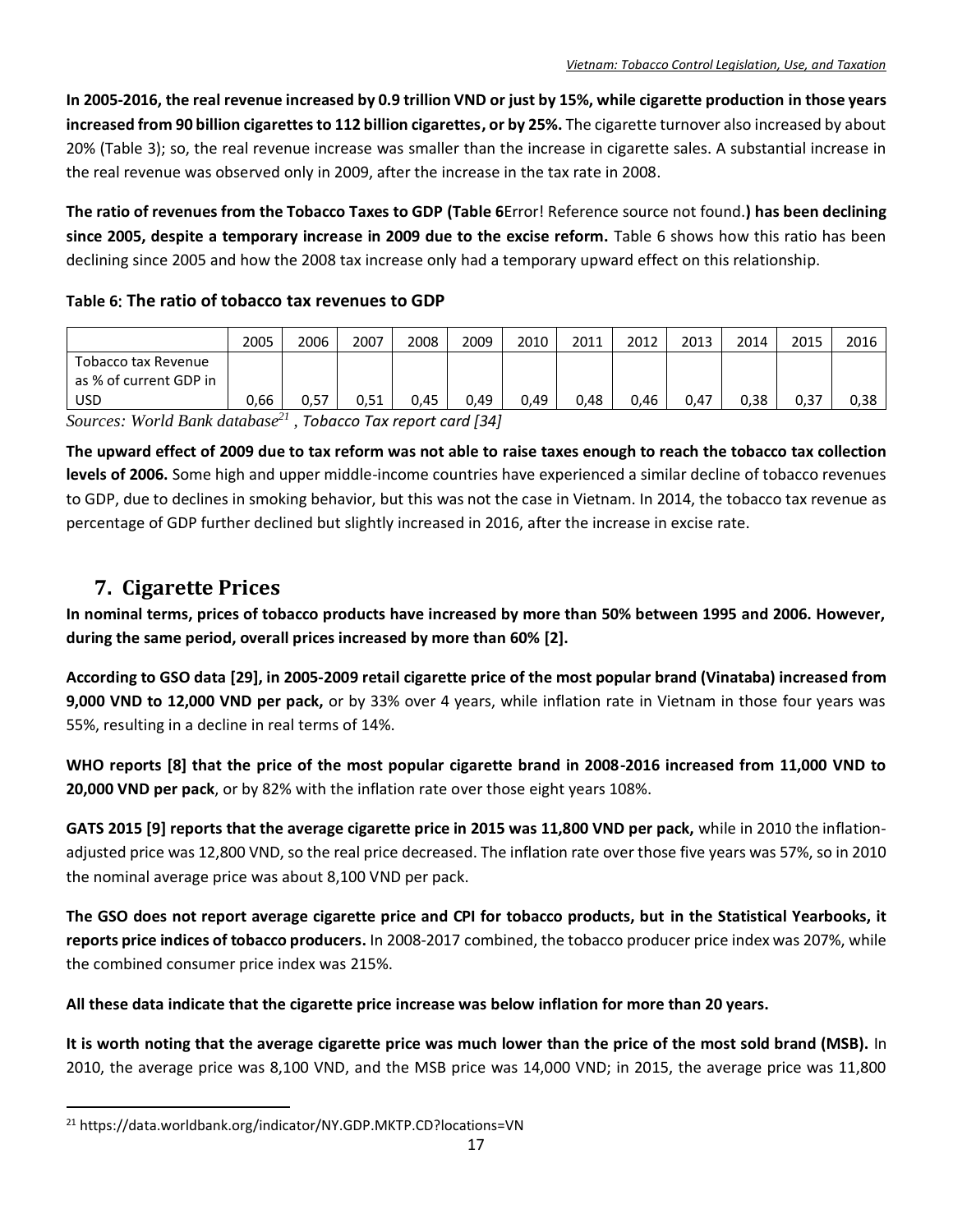VND, and MSB price was about 19,000 VND. According to the survey conducted in 2018<sup>22</sup>, the average cigarette price was 15,000 VND per pack, while prices for most popular brands were 20,200 for Vinataba and 20,600 for Craven A in December 2016 [34].

**Vietnam's Ministry of Finance also sets minimum prices for cigarettes.** In 2008, Ministry of Finance issued the Decision No 69/2008/QD-BTC requiring the minimum price to cigarette products: for hard packs it was set as VND 2,500 and for soft packs -- VND 2,100<sup>23</sup>. From January 2016, the minimum price of cigarettes increased from 4,050 VND to 4,390 VND per pack for hard-cover cigarettes and from 3,450 VND to 3,860 VND per pack for soft-cover cigarettes<sup>24</sup>. In 2016, the minimum price was more than 5 times lower than the price of the most sold brand (20,000 VND). However, if the minimum price increased in 2008-2016 just in line with inflation, it would be 5,200 VND for hard packs.

**There are two technical issues affecting policy decisions about the excise tax amount per cigarette pack in the country: the behavior of the real tax base, determined by companies, and the perception of main stakeholders that excise tax rates are high enough.** The government increased excise tax rates on cigarettes in 2008 (from 55% to 65%), but these rates were applied to a lower real tax base, producing a declining real tax amount per pack. During the tax policy discussion of 2013-2014, excise rate increases were framed in absolute values (from 65% to 75% or more). These are quite high percentage, but they would be applied to an average low real tax base. In what follows, we discuss the evidence on tax bases and tax rates and compare Vietnam with countries of similar economic development.

**The known problem of "transfer pricing problem" could not be discarded.** As known, ad valorem taxation is more difficult to administer and enforce than specific taxation, requiring stronger and more evolved tax administration capacity. This is because under ad valorem regimes it is necessary to evaluate and periodically assess the value of products, which constitute the tax base. Tax administration could rely on manufacturers' declaration of price at manufacturing or at the retail level. But undervaluation of the tax base could be an issue in those systems, especially if the tax base is the manufacturer's price. Basically, producers have the potential to sell their products to a related marketing company at an artificially low price or including discounts, in order to reduce their tax liability (i.e., transfer pricing problem). When the tax base is related to retail prices, verification of the tax base is easier. In 2015, the government has issued Decree 108/2015/ND-CP that introduced a reform aiming at addressing the "transfer pricing" issue among taxpayers selling excisable products. According to Decree 108 and guiding Circular 195/2015/ND-CP, "taxable prices are selling prices imposed by such importer or manufacturer and must not fall below 7% of the average price of products sold by the trading establishments in the month". Trading establishments in this context are nonrelated parties to the manufacturers or importers. Since then, the taxable prices have increased significantly. To assess retail prices, the tax administration authority needs to conduct at least annually price surveys at different points of sales throughout the country to obtain good average retail price per brand.

**There is an argument, particularly among cigarette companies, that excise tax rates are high in Vietnam, even though they are very low by world standards. And it should be remembered that those rates are applied to low tax bases (ex-factory prices), resulting in a small proportion of excise on retail sale prices**. There are difficulties to have a representative and accepted sample of actual retail sales prices in the country due to a lack of a representative survey of cigarette retail prices. Ex-factory prices are implicitly declared by companies, but there is no systematic analysis and

<sup>22</sup> https://e.vnexpress.net/news/business/data-speaks/90-percent-of-vietnamese-want-tobacco-tax-raised-survey-3815527.html <sup>23</sup> https://untobaccocontrol.org/impldb/wp-content/uploads/reports/Viet\_Nam\_5y\_report.pdf

<sup>&</sup>lt;sup>24</sup> https://seatca.org/dmdocuments/Decision%2070\_QD-

BTC%20on%20minimum%20selling%20price%20of%20cigarettes\_English.pdf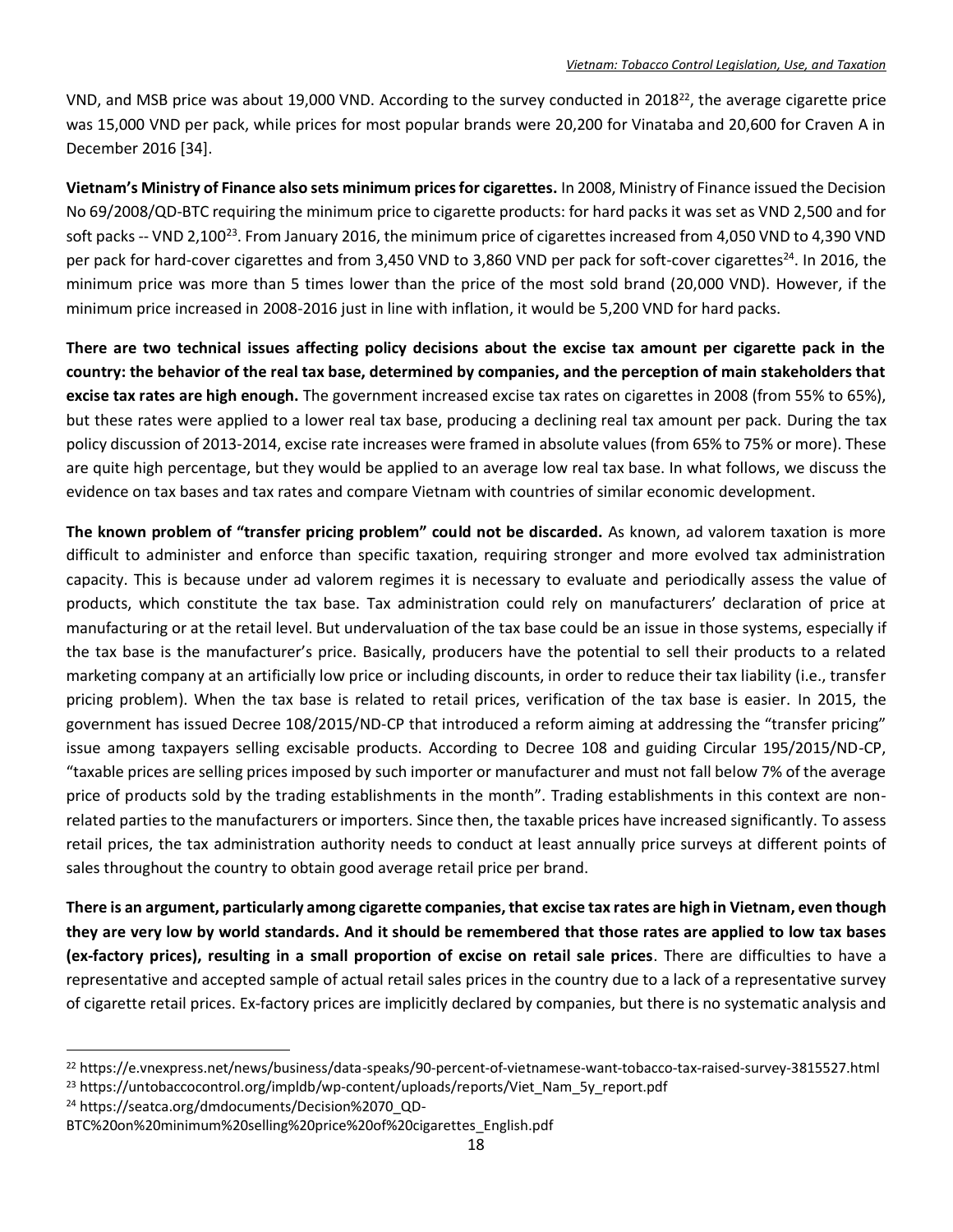comparison with retail prices to evaluate consistency between informed ex-factory and retail sale prices per each brand.

**[Figure 3](#page-19-1) presents the ex-factory or producer prices, calculated from a WHO report.** In order to obtain those prices, all taxes are deducted from retail sale prices. The calculation does not consider standard distribution and retail margins, so ex-factory are overestimated, but relative position may not be altered as margins are similar proportion of the retail price all over the world. Comparing with the countries of the WHO Western Pacific Region in 2016, the ex-factory cigarette price in Vietnam was 0.59 USD per pack, which is higher than in Philippines (0.32) and Cambodia (0.37), but lower than in Laos (0.70), China (0.74) and in other WPR countries net-of-tax price exceeds 1 USD.



<span id="page-19-1"></span>**Figure 3: Cigarette producer prices in the WHO Western Pacific Region countries, 2016, US dollars per pack of 20 cigarettes**

*Source: Own calculations based on 2016 Global Tobacco Control Report – TFI/WHO [8]*

#### <span id="page-19-0"></span>**8. Tax Share of the Cigarette Price**

**In 2016, the total tax share in the most sold cigarette brand (Craven A) was 35.7% including 28.1% excise tax, 0.6% TCF levy and 7% VAT [35].** The final retail price was 20,000 VND per pack, and the calculated factory price was 8,028 VND, so the factory price was 40% of the retail price.

**According to the Euromonitor report, based on industry data, issued in 2017, Craven A was the most sold brand in 2016, but its market share was just 10.3%.** However, in the report issued in 2018, Euromonitor informed that the most sold brand in 2016 was not Craven A but Vinataba brand with market share 13.9%.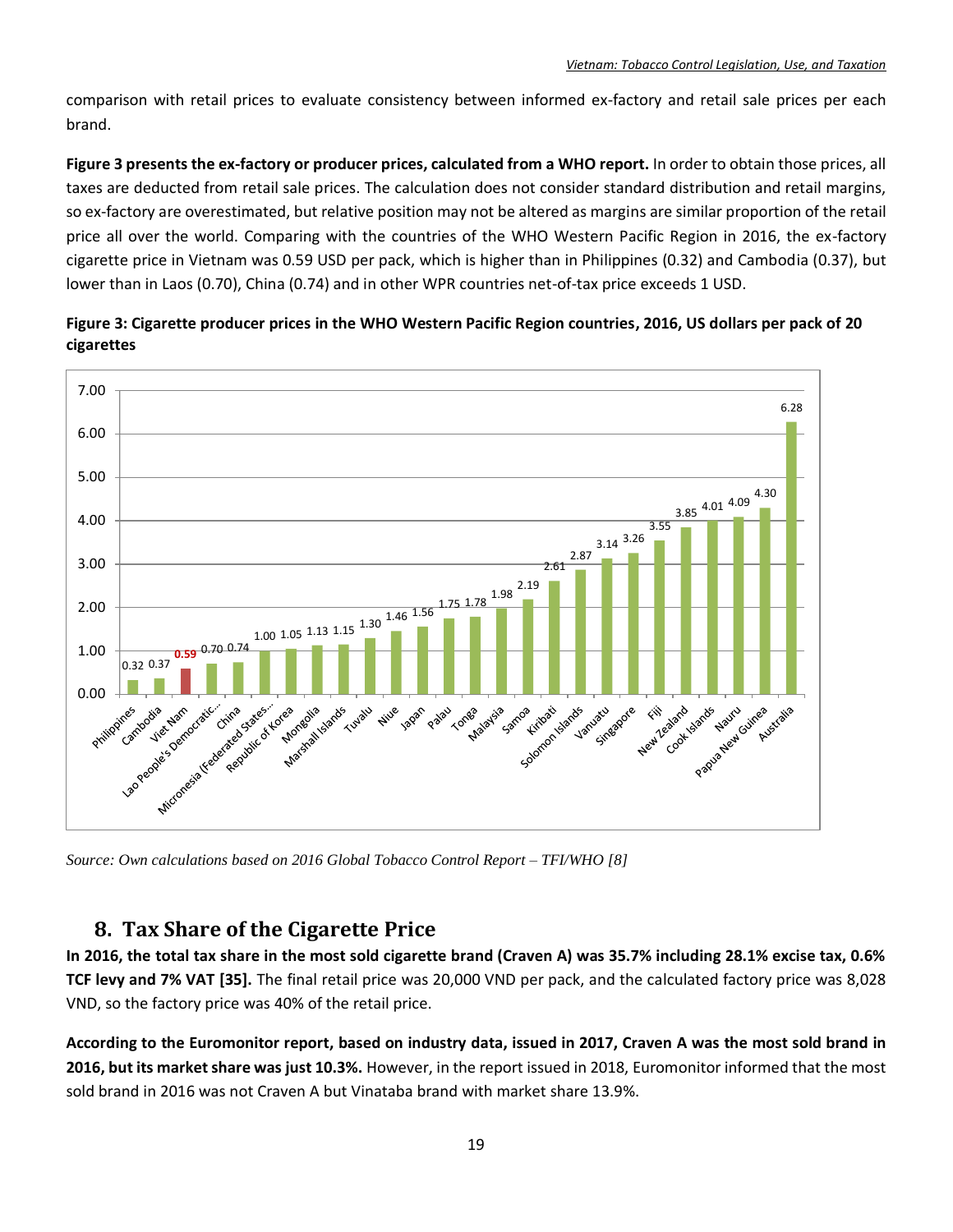**On the other hand, GATS-2015 reports that in 2015 the most popular brand was Thang Long (19.3%), which was much cheaper:** in 2017, its price ranged from 6,600 to 8,000 VND per pack<sup>25</sup> [\(Table 7\)](#page-20-1).

| Price category | <b>Brand</b> | Price, VND | Price, USD |
|----------------|--------------|------------|------------|
| Premium        | 555          | 29000      | 1.24       |
| Mid-price      | Vinataba     | 20000      | 0.86       |
| Economy        | Thang Long   | 8000       | 0.34       |

<span id="page-20-1"></span>**Table 7: Prices for 20-cigarette pack in Vietnam**

**As Vietnam currently has only ad valorem taxes for tobacco products, the governmental tax revenue depends not only of the number of taxed cigarettes but also on their average price.** According to GATS report [9], in 2015, the average price was 11,800 VND per pack. Cigarette turnover was 93.4 billion cigarettes [\(Table 3\)](#page-12-1), so the total cigarette market value was 11,800 \*93.4 /20 = 55 trillion VND. Total tobacco tax revenue was 15.9 trillion VND [\(Figure 2\)](#page-16-0), so the total tax share was 29%. If we take the estimate of legal sales from the Oxford Economics report [\(Table 4\)](#page-13-1) equal to 75.3 billion cigarettes, the market value is to be: 11,800 \*75.3/20 = 44.4 trillion VND, and in this case, the total tax share is 35.8%, the same as in the WHO report. These contradictory results demonstrate that for the development of taxation policy, careful monitoring of the tobacco market (including prices and number of taxed tobacco products) is needed.

## <span id="page-20-0"></span>**9. Tobacco Affordability**

l

**In real terms, the prices of tobacco products in Vietnam declined by about 5% between 1995 and 2006**. This was in sharp contrast to the evolution of real income in Vietnam. Real per capita GDP increased by more than 80% between 1995 and 2006, thus making tobacco a much cheaper commodity on average. The increasing gap between income and tobacco prices has made tobacco increasingly affordable [2].

**The ad valorem tax rate was increased twice during 2006-2016, but this had little impact because the tobacco industry lowered the factory price during the same period.** With inflation, the significantly smaller increases in the average excise tax per pack resulted in cigarettes becoming more affordable in Vietnam during this time. Combined with the rapid economic growth that Vietnam experienced, this increase in affordability was very large. An assessment done shows that by 2016, cigarettes became 38% more affordable in Hanoi and 34% more affordable in Ho Chi Minh City relative to the 2006 level of affordability [35].

**As income was rising faster than the increase in the price of cigarettes, cigarettes have become less expensive relative to income, in other words, more affordable, in recent years.** From 2005 to 2016, nominal income per capita increased by 4.7 times, meanwhile, the price of a popular brand of cigarettes increased by 2.2 times [29].

**Another assessment also demonstrated that the nominal prices of three cigarette brands increased between 1998 and 2016 in Vietnam**, but the inflation-adjusted retail prices have decreased, which indicates an increase in cigarette affordability [36].

<sup>25</sup> https://deeponion.org/community/threads/i-miss-vietnam-and-viet-products.255/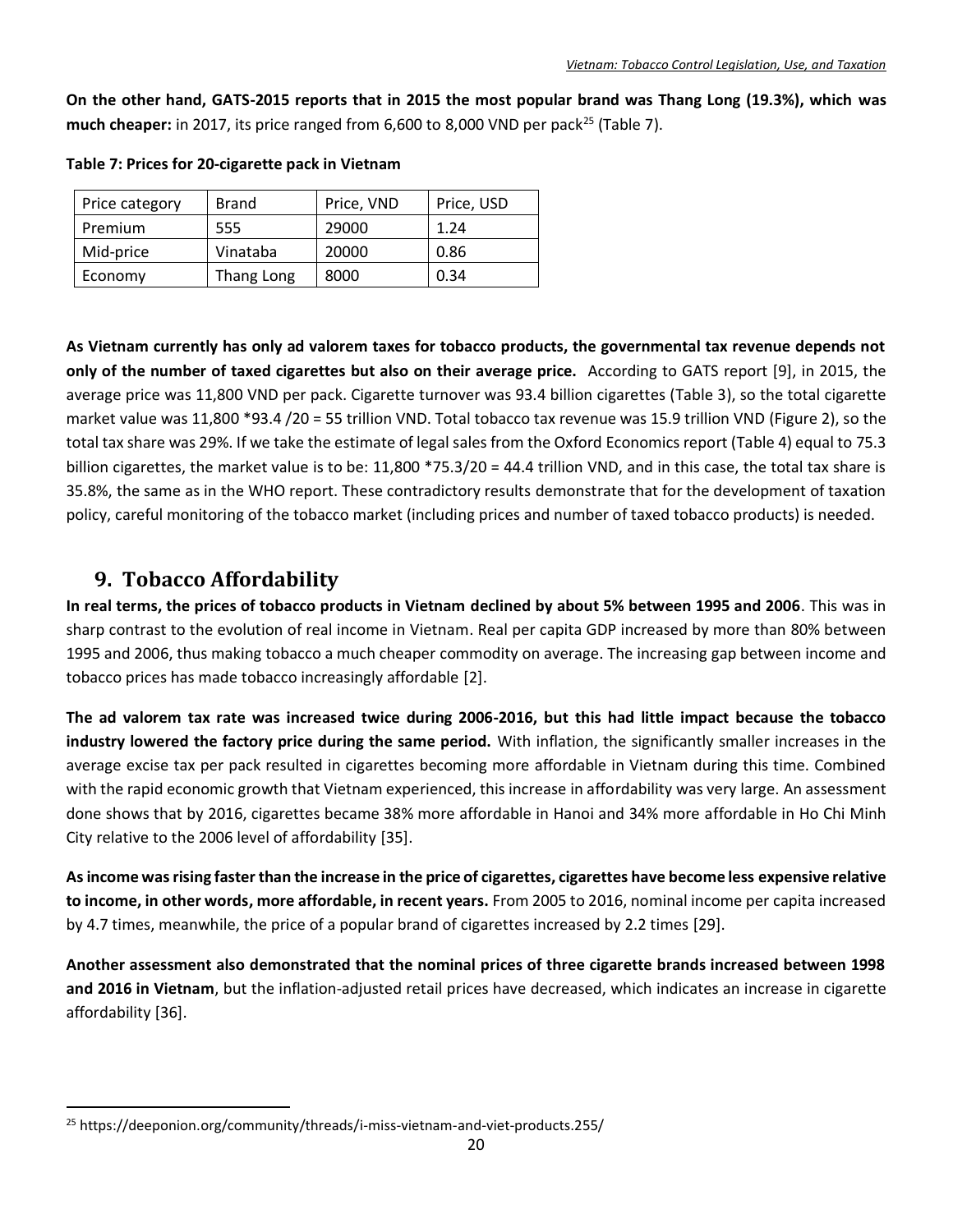The WHO GTCR-6 [8] also confirms that cigarettes became more affordable in Vietnam in 2008-2016.

**Taken together, there is a consensus among recent research that affordability of cigarettes in Vietnam has increased during the last 20 years.**

## <span id="page-21-0"></span>**10. Illicit Cigarette Sales**

**By its very nature, it is difficult to measure the extent of smuggling in any country.** In Vietnam, for example, the estimates of smuggling activity in 1996-2006 range from as low as 20 million packs to 400 million packs per year. This represents from 0.5% to 10% of market share [2].

**Accurate and timely measurement of illicit trade is vital for the tobacco control policy.** The study of Nguyen et al (2014) [37] used the methods first suggested by the World Bank [38] to estimate the consumption of illicit cigarettes and cigarette smuggling into Vietnam. Most existing estimates of illicit trade in Vietnam are industry sponsored and rely on opaque or undisclosed methods, or on the methods that are difficult to apply repeatedly over time.

**The study [37] estimated the consumption of illicit cigarettes by calculating the discrepancy between tax-paid sales of cigarettes and a survey-based estimate of consumption. Consumption of illicit cigarettes is indicated where the consumption estimate exceeds tax paid sales.** National health surveys only provide estimates of consumption of tobacco for the years of 1998, 2002, 2006, and 2010. Most of the literature suggests that survey respondents understate their consumption of tobacco; therefore, three magnitudes of under-reporting, 10, 20 and 30% were applied to sensitivity analysis. Estimated consumption in 1998, 2002, 2006 and 2010 was respectively 40 billion (1998); 64 billion (2002); 52 billion (2006) and 51.4 (2010) billion cigarettes. During all these years, legal cigarette sales exceeded the consumption, provided there was no underreporting. With the highest hypothetical level of underreporting (30%) illicit consumption as a share of total consumption was 16% in 1998, 20% in 2002 and 8% in 2006. However, in 2010 legal sales were about 88 billion cigarettes, while estimated consumption was only 51.4 billion cigarettes. It means that the health surveys underestimated consumption by 70%, even if the illicit trade was zero.

**GATS [9] reported that in 2015, there were 13.3 million daily tobacco users and 12.36 million current cigarette smokers in Vietnam.** Average cigarette consumption by a daily cigarette smoker was 13.7 cigarettes a day. The total consumption therefore was estimated at: 12 \* 13.7 \*365 = 60 billion cigarettes. With the highest level of underreporting (30%), the consumption was to be 78 billion cigarettes. However, the estimated cigarette turnover in 2015 was 93 billion cigarettes [\(Table 3\)](#page-12-1), and the reported legal cigarette sales were about 75 billion cigarettes [\(Table 4\)](#page-13-1). There are two options for interpretation: (1) GATS substantially underestimated cigarette consumption in Vietnam; (2) Volumes of cigarette turnover and sales are substantially higher than the volume of actual cigarette consumption. This could be the case if cigarettes are sold in Vietnam but, because cigarette prices are so low in Vietnam, consumed in other countries.

**The tobacco industry also provides estimates of licit and illicit cigarette consumption.** According to the industry estimates<sup>26</sup>, Vietnam's total market size for cigarettes in 2005 was 68 billion sticks which consisted of 65% Vietnamese products, 25% foreign products made in Vietnam by Vietnamese manufacturers and 10% illegally imported products. It means that in 2005 illicit sales were about 7 billion cigarettes, and licit sales constituted 61 billion cigarettes.

<sup>26</sup> http://www.mondaq.com/x/107018/Government+Statutory+Law/The+Tobacco+Industry+In+Vietnam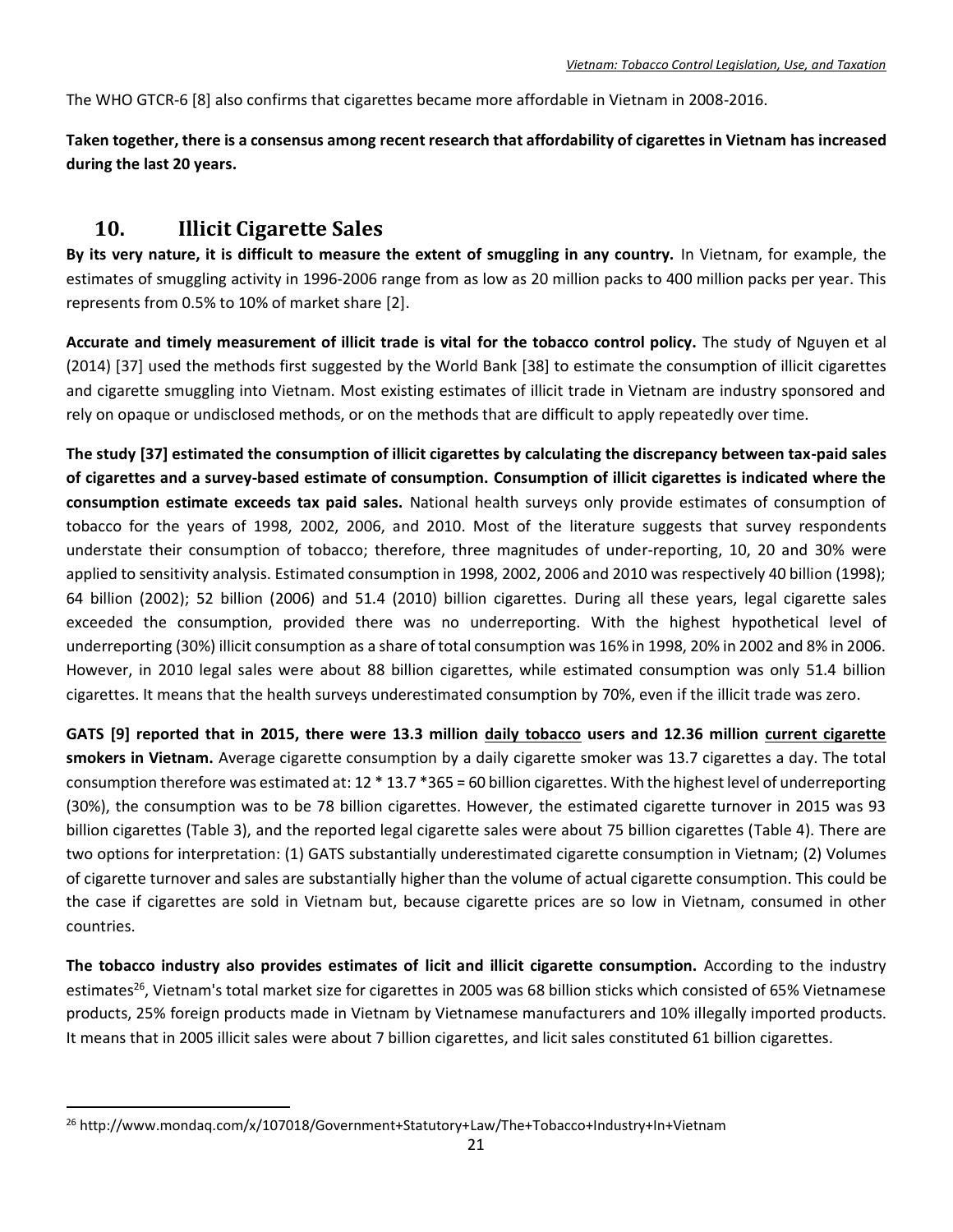**In an analysis of the market in 2011, the Vietnam Tobacco Association (VTA) stated that smuggled cigarettes constitute from 18% to 22% of the total cigarette consumption in Vietnam, which was estimated to be between 3.5 billion and 3.8 billion packs per year<sup>27</sup>. Similar estimates for 2011 were made in another report<sup>28</sup>:** *Around 800 million packs were smuggled into Viet Nam through the southern region's western border, equivalent to 20% of the nation's total consumption.* So, according to the VTA estimates, the total market in 2011 increased to 75 billion cigarettes, including about 15 billion illicit, while licit sales were 60 billion cigarettes, almost the same as in 2005. However, according to the Euromonitor reports, legal sales in 2011 were 82.6 billion cigarettes [\(Table 4\)](#page-13-1), and illicit sales were estimated to be 11.1 billion cigarettes.

**Another agency, Oxford Economics (OE), issues regular reports on illicit tobacco trade in Asian countries, including**  Vietnam, starting from 2014<sup>29</sup>. It openly states that OE prepared the reports in accordance with specific terms of reference agreed between Philip Morris International and OE. The key method used by ITIC-OE to estimate illicit cigarette sales is the Empty Pack Survey (EPS). The method uses the discarded (empty) cigarette packets collected from various places in the country to extrapolate and determine the size of the illicit cigarette segment. ITIC-OE indicates that PMI was a "participating company" for the EPS; so, most packs were actually collected by Philip Morris. South-East Asia Tobacco Control Alliance (SEATCA) offered a critique of the PMI funded report [39]. The author of the critique claimed that the figures and statistics presented in the report were "incorrect", "unverified/unverifiable", and "inconsistent with results from other studies" in the region. The author criticized the report's lack of transparency in relation to its EPS methodology used to estimate levels of illicit cigarette sales: "*The Empty Packs Survey (EPS), which is a crucial component of the "IT Flows model" upon which most of the report is based, does not fully disclose its sampling frame, the timing of data collection, the criteria for distinguishing legal and illegal packs, and other crucial survey parameters, even though the validity of data generated by the survey are very sensitive to such issues*." "*No information is provided about the packs that could not be classified as illegal or legal with certainty, and whether or not the collected packs are available for reinspection*."

#### **Estimates of illicit tobacco sales in Vietnam from EMI and OE are presented in**

<span id="page-22-0"></span>**[Table](#page-22-0)** 8 **below.**

l

|                                                  | 2011 | 2012  | 2013  | 2014 | 2015 | 2016 | 2017  |
|--------------------------------------------------|------|-------|-------|------|------|------|-------|
| EMI Total (licit + illicit) consumption          | 93.7 | 96.8  | 101.1 | 84.4 | 87.6 | 92.0 | 93.4  |
| <b>EMI Illicit trade, billion cigarettes</b>     | 11.1 | 13.3  | 15.8  | 14.1 | 13.7 | 15.1 | 16.4  |
| EMI, Penetration of illicit, %                   | 11.8 | 13.8  | 15.6  | 16.7 | 15.6 | 16.5 | 17.5  |
| OE Total (licit + illicit) consumption           |      | 103.4 | 102.9 | 97.5 | 99.1 | 100  | 103.9 |
| OE total Illicit consumption, billion cigarettes |      | 20.1  | 21.3  | 21.4 | 23.1 | 22.2 | 24.3  |
| OE total Illicit consumption, %                  |      | 19.4  | 20.7  | 22.0 | 23.3 | 22.2 | 23.4  |

#### **Table 8: Estimates of illicit cigarette trade by Euromonitor International (EMI) and Oxford Economics (OE)**

<sup>28</sup> http://snus-news.blogspot.com/2011/01/vietnam-no-headway-has-been-made.html

<sup>29</sup> https://www.pmi.com/resources/docs/default-source/pmi-sustainability/asia-14---illicit-tobacco-indicator- (2014).pdf?sfvrsn=a0cb0b5\_0

<sup>27</sup> https://www.phnompenhpost.com/business/cigarette-smuggling-cambodia-vietnam-abounds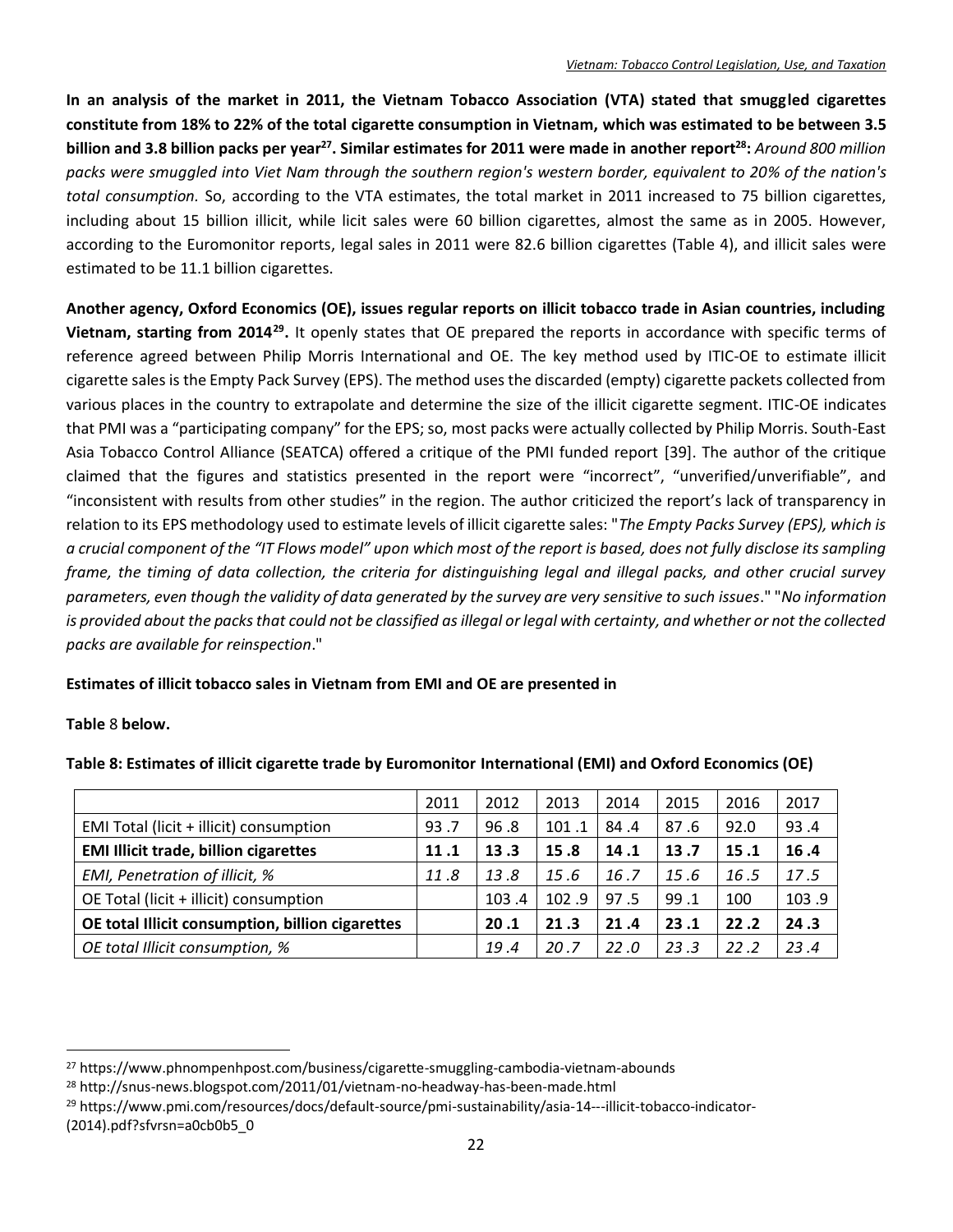**Vietnam Tobacco Association claimed<sup>30</sup> that in 2014 the number of smuggled cigarettes had to increase by 30-40% compared to 2013, and explained it by two main factors**:

- The government issued Directive 30 on strengthening the combat against the smuggling of cigarettes and decided to destroy all smuggled cigarettes.
- It was the first year that the implementation of the Law on Tobacco Hazard Prevention was fully enforced, which had a strong impact on the production and operation of the manufacturers.

**Apparently, the VTA used their estimates of smuggling to explain the sharp decline of cigarette production in 2014 compared with 2013 (by 16 billion cigarettes, see [Table 3\)](#page-12-1) and also in tobacco revenue (by 2 trillion VND) [\(Figure](#page-16-0) 2).** In January 2015, Vu Van Cuong, the Chairman of the VTA, said: "*the smuggling of tobacco is highly profitable as Vietnam has implemented strict regulations for made-in-Vietnam tobacco production, which has indirectly created conditions that are conducive to the growth of smuggling activities. The smuggled tobacco volume accounts for 30 percent of the local tobacco market and resulted in a 20 percent reduction in the consumption of domestic tobacco products<sup>31</sup> "*.

**However, the declines were caused by the implementation of the Tobacco Control Law: (1) tobacco consumption declined, but the excise rates did not change in 2014, so, the revenue decreased; (2) Vietnam introduced pictorial health warnings on tobacco packages in 2013.** All tobacco packages are required to have a health warning covering 50% of the front and 50% of the back of the package. Warnings were to appear on soft packs by August 8, 2013, and on hard packs by November 8, 2013<sup>32</sup>. The tobacco industry in Vietnam over-produced packs with old health warnings in 2013 (such practice is legal, and it is typical for the tobacco industry in other countries) and paid taxes from overproduced cigarettes. Then in 2014, it sold packs with old health warnings from stocks, and so, cigarette production and tax payments decreased. When the stocks with old warnings were sold, production increased again. And soon VTA reported that cigarette smuggling fell by 30% in 2015, compared with the previous year<sup>33</sup>, while there were no changes in tax rates in 2013-2015.

#### **According to the EMI, cigarette smuggling in 2014 was much lower than in 2013, and OE reported that smuggling increased in 2015 [\(](#page-22-0)**

**[Table](#page-22-0)** 8**).** Surprisingly, OE indicated that their data on illicit trade were based on Vietnam Tobacco Association estimates and PM data. So, VTA, EMI, and OE reported very different trends in cigarette smuggling in 2013-2015, making their estimates doubtful.

**Tobacco industry often tries to subvert the tobacco control policy by temporarily changing production and sale volumes.** OE admitted that "*An increase in Excise Taxes implemented in January 2016 led to substantial "trade loading" in 2015. Legal Domestic Sales data has been adjusted to reflect this activity"<sup>34</sup>* . However, again the Vietnam Tobacco Association reported that in 2016 the tobacco smuggling increased by 10% against 2015<sup>35</sup>, while the OE reported that smuggling decreased in 2016 [\(Table 4\)](#page-13-1).

<sup>30</sup> https://www.tobaccoasia.com/news/vinataba-anniversary-past-present-future/

<sup>31</sup> ttp://haiquanbinhduong.gov.vn:8081/EN/SitePages/noidung/tintuc/View\_All.aspx?ItemID=1776&ChuyenMuc=TSK

<sup>32</sup> http://www.tobaccolabels.ca/countries/vietnam/

<sup>33</sup> https://www.tobaccoasia.com/features/vinataba-vs-illicit-trade/

<sup>34</sup> https://illicittobacco.oxfordeconomics.com/media/OXFO5877 Vietnam 2018 Report Final.pdf

<sup>35</sup> https://customsnews.vn/why-does-tobacco-smuggling-increase-2842.html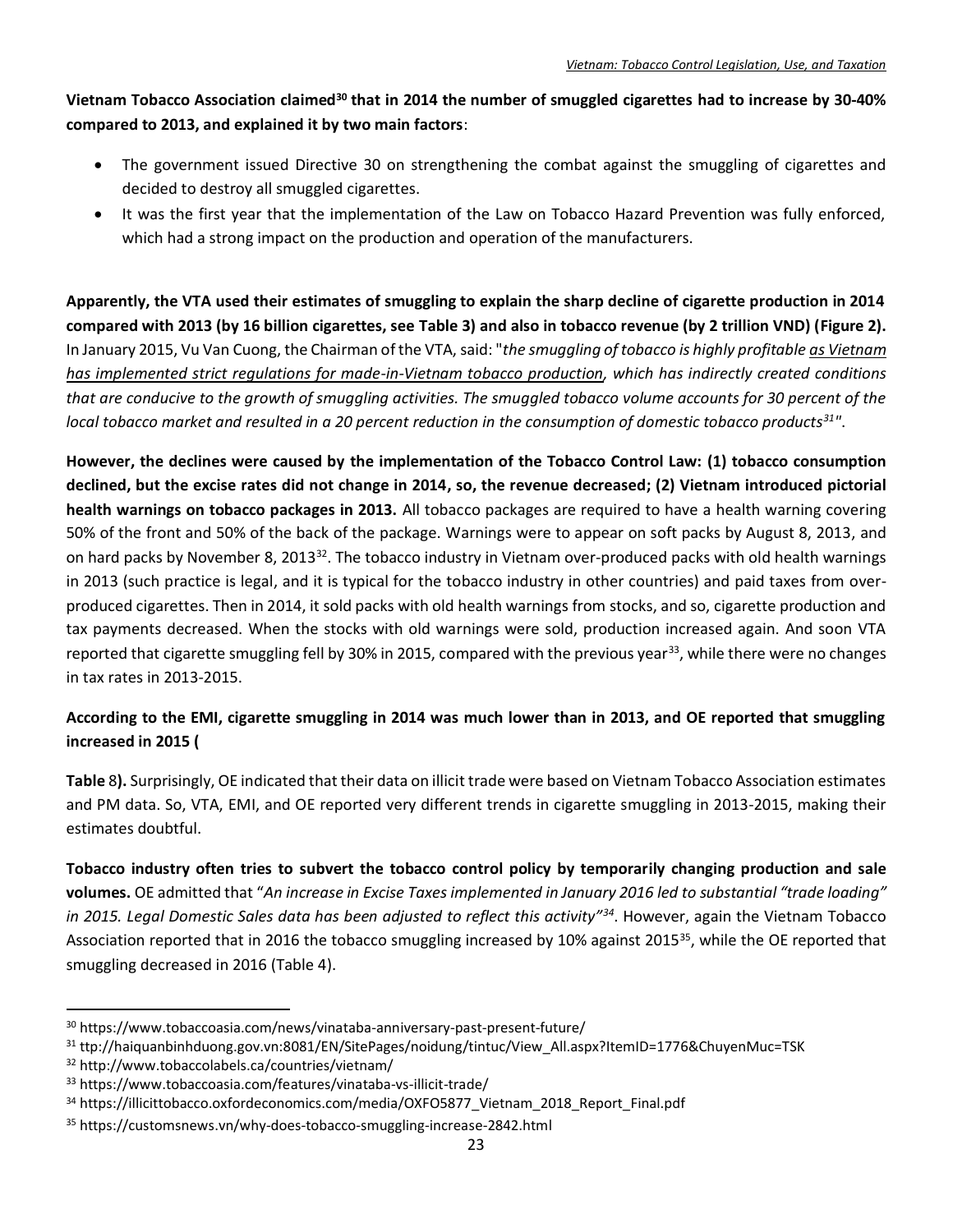**However, both EMI and OE had to recognize that total cigarette consumption decreased in 2014-2015, so the Tobacco Control Law was effective.** Unfortunately, it was not supported by other policies, and in 2016-2017 both legal sales [\(Table 4\)](#page-13-1) and estimated illicit tobacco consumption [\(Table 8\) increased.](#page-22-0) 

**[As cigar](#page-22-0)ettes in Vietnam are cheap compared with other countries, some cigarette smuggling out of Vietnam also takes place.** OE reported: *Outflows of Domestic Duty-Paid cigarettes to the other 13 markets are estimated at 222 million cigarettes in 2013, the majority of which were identified in Laos, with small amounts also present in Hong Kong,*  Australia, and Thailand<sup>36</sup>. Cigarette smuggling from Vietnam to Laos means that in Vietnam tax-paid cigarettes are cheaper than in Laos.

**Results of research done by the Center for Policy Research and Development on tobacco smuggling in three provinces in North, Central and South Vietnam<sup>37</sup>, showed a significant reduction in the proportion of illegal cigarettes in Vietnam between 2012 (20.7%) and 2017 (13.6%), even though Vietnam increased tobacco taxes in 2016.** Two cigarette brands HERO and JET made up the bulk of the smuggled cigarettes market (84.9% in 2012 and 83.6% in 2017). In terms of price, the study found that illegal cigarettes cost significantly higher than legal cigarettes. This clearly reflects the use of illegal cigarettes in Vietnam as consumer preference, rather than a price issue.

**The peculiarity of the cigarette smuggling phenomenon into Vietnam is "two brands smuggling".** By most estimates, 80-90% of cigarette smuggling are just two brands: JET and HERO. These two brands have several common features:

- **They do not bear any health warnings and the indicated place of production; so, they cannot be legally sold in any country.** The words typed on the HERO pack are as follows: "Made under authority of Hudson Tobacco, London." However, a 2010 public filing to a UK-based registrar shows that Hudson had no business since it was established in 1985<sup>38</sup>. The OE called them "Unspecified Market Variant" and noted that they are not counterfeit cigarettes.
- **OE has to admit that these brands "***fall into the premium market segment and are largely consumed in more* affluent urban areas"<sup>39</sup>. According to the GATS survey, the average price of HERO and JET are 30% to 60% higher than the average price of legal tobacco brands in Vietnam [29]. Brown et al, 2017 reported that in 2013 in Vietnam the median price of an illicit cigarette pack was 67% higher, than the price of legal cigarettes [40].
- **These two brands are mostly used in two southern regions in Vietnam.** According to the GATS 2015 survey, nearly 92% of Jet and Hero brands are consumed by smokers from the Southeast East and the South West<sup>40</sup>.

**Indonesian tobacco company Sumatra Tobacco Trading Company (STTC) owns the brands JET and HERO.** According to the media report<sup>41</sup>, these cigarettes are shipped from Indonesia to Cambodia, and then the cigarettes are bootlegged to Vietnam. Data from international market research agency ERC International Plc show that in 2008, Cambodia

<sup>36</sup> https://www.pmi.com/resources/docs/default-source/pmi-sustainability/asia-14---illicit-tobacco-indicator- (2014).pdf?sfvrsn=a0cb0b5\_0

<sup>37</sup> https://customsnews.vn/proposal-of-high-increase-in-tobacco-tax-is-supported-8516.html

<sup>38</sup> https://www.phnompenhpost.com/business/cigarette-smuggling-cambodia-vietnam-abounds

<sup>39</sup> https://illicittobacco.oxfordeconomics.com/media/OXFO5877\_Vietnam\_2018\_Report\_Final.pdf

<sup>40</sup> https://www.who.int/vietnam/news/commentaries/detail/who-suggests-solutions-to-cigarette-smuggling-in-vietnam

<sup>41</sup> https://www.phnompenhpost.com/business/cigarette-smuggling-cambodia-vietnam-abounds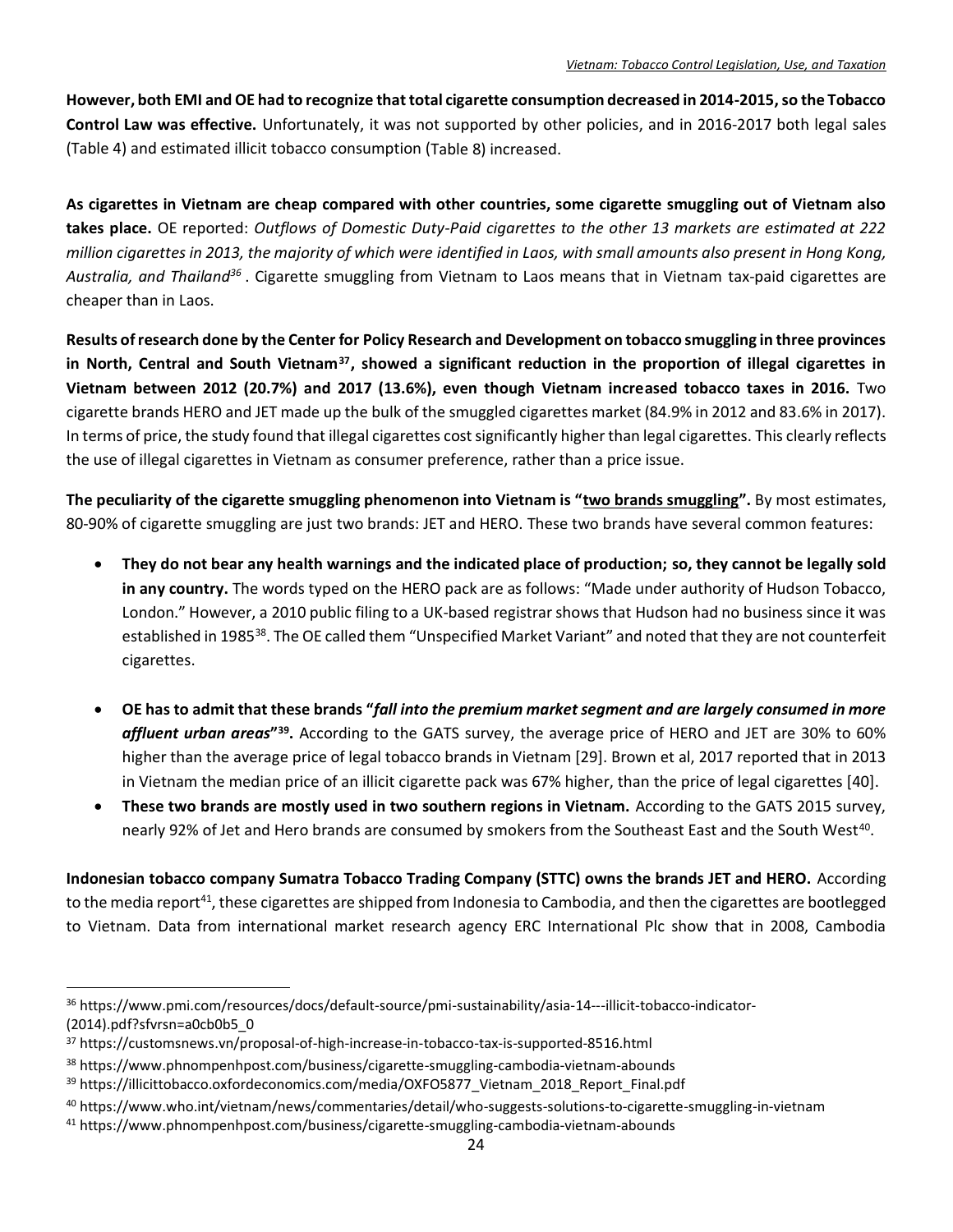imported a total of 22.7 billion cigarettes while producing another 4.5 billion. Of those, 525 million were legally exported, while 6.4 billion were consumed, leaving 20.27 billion cigarettes unaccounted for.

**In 2014, HERO and JET smuggling routes were reported on, describing the warehouses in Bangkok, the routes to Laos and Sihanoukville in Cambodia** before the products are hand carried across the border into Vietnam for onward distribution. Reports said it has been going on for decades $42$ .

There are two main conclusions from this smuggling phenomenon:

- 1) **Smokers of smuggled cigarettes in Vietnam are willing to pay higher prices for smuggled brands than domestically produced brands;** so, the increase in excise taxes is not the main factor for tobacco smuggling in Vietnam.
- 2) **The smuggling is caused not by the excise rate differences between countries**, but by international criminal activities that avoid paying any taxes or having any health warning. Such activities need to be counteracted by coordinated international efforts.

#### <span id="page-25-0"></span>**11. Discussion**

l

**Tobacco taxation policy in Vietnam during the last 20 years has made cigarettes more affordable, and this could encourage tobacco consumption in the country.** Legal annual tobacco sales increased from about 44 billion cigarettes in 1998 to about 60 billion cigarettes in the mid-2000s and about 80 billion cigarettes in 2010-2017. Annual legal tobacco turnover (production + import – export) is even higher: 90-100 billion cigarettes. As demonstrated by the data presented for 2013, the tobacco industry keeps overproduced cigarettes in stock to release them after the planned increase in excise rates. In such a case, governmental revenue can decrease despite the increase in excise rate, and the industry will use this revenue reduction to exaggerate the smuggling volume to support its claims that excise rates should be reduced "to prevent smuggling". This phenomenon is called forestalling, and it was commonly used by the industry in many countries. The FCTC Guidelines have specific recommendations to counteract forestalling.

**The revenue from tobacco taxes increased in 2008-2016; however, in real (inflation-adjusted) terms the revenue growth was smaller than the increase in cigarette sales.** Tobacco tax revenue as percentage of the nominal GDP per capita in 2016 was 42% lower than in 2005.

**The increase in legal sales did not discourage cigarette smuggling into Vietnam.** The tobacco industry estimates show that the volumes of smuggling increased from about 7 billion cigarettes in 2005 to 16-24 billion cigarettes in 2017. While the tobacco industry usually overestimates smuggling volumes, total (licit + illicit) cigarette consumption definitely increased during the last decade.

**The Law on Prevention and Control of Tobacco Harms adopted in Vietnam in 2012 significantly strengthened tobacco control policies in Vietnam, discouraged cigarette consumption, and some reduction of cigarette consumption took place.** The analysis of the cost-effectiveness of four population-level tobacco control interventions in Vietnam showed that the introduction of graphic warning labels on cigarette packs was the most cost-effective option, followed by excise tax increases, mass media campaigns, public smoking bans, and workplace smoking bans [41]. However, smoke-free

<sup>42</sup> https://www.rouse.com/magazine/articles/ip-komodo-blog/vietnams-tobacco-wars/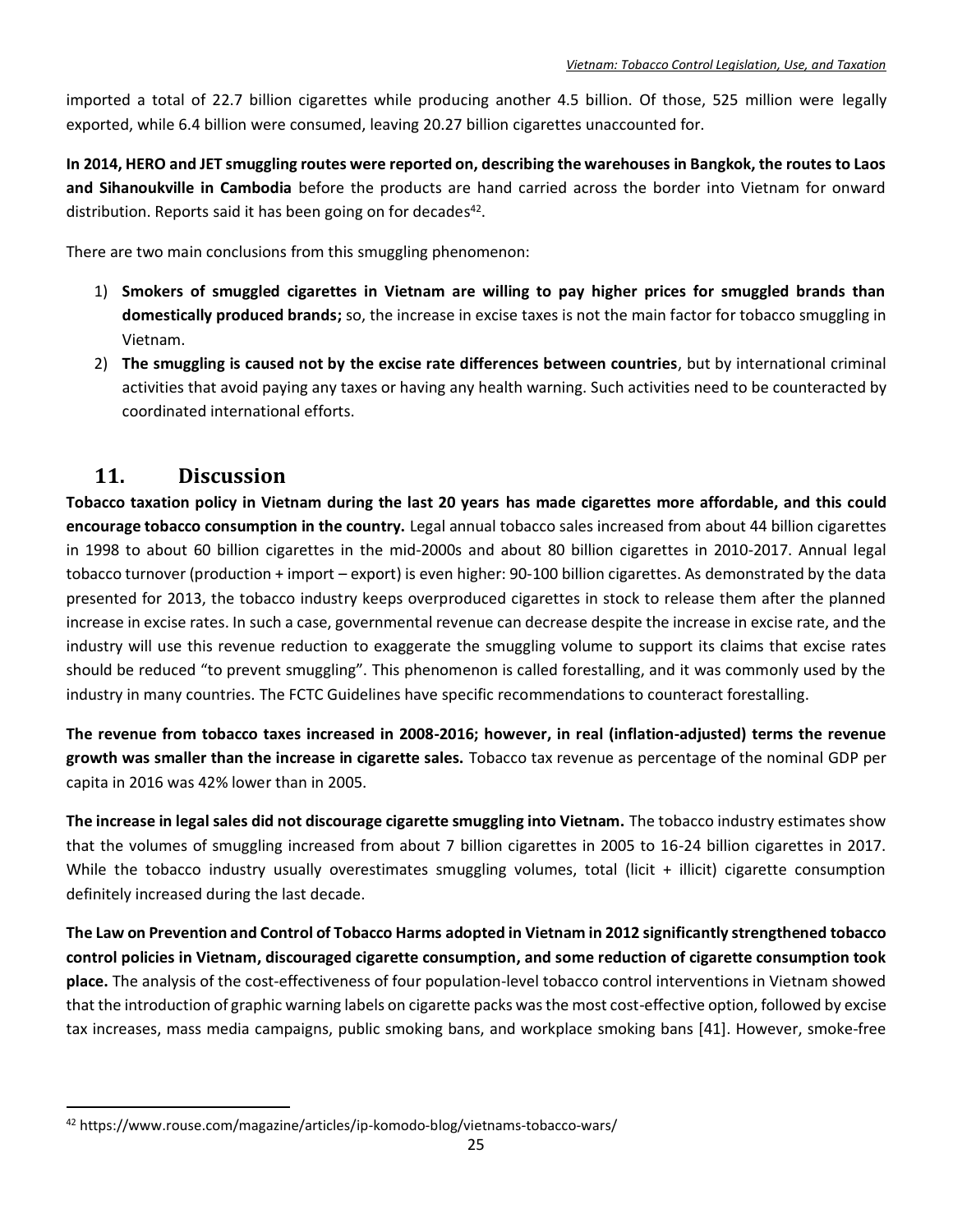policies, pictorial health warnings, and other effective policies were not supported by effective taxation policies, and tobacco consumption started to grow again in 2016-2017.

**In 2014, the Ministry of Finance planned to increase the tax on tobacco products by 10 percentage points to 75 percent by July 2015, and by another 10 percent in 2018.** However, the Vietnam Tobacco Association (VTA) asked the government to delay raising the excise tax on tobacco until smuggling is "considerably" reduced. Unfortunately, the tax increase was delayed, but the industry continued to claim that the smuggling was still increasing.

**The Central Committee of the Communist Party of Vietnam adopted Resolution No 20-NQ/TW dated 25/10/2017 on Health Care and Improvement of People's Health, which included the proposal:** *To increase Excise tax on harmful goods such as alcoholic beverages. carbonated beverages, cigarettes to limit the "consumption"* [42].

**In 2018 the Ministry of Finance (MoF) proposed to raise the excise tax on tobacco.** The Vietnam Tobacco Association and the Vietnam National Tobacco Corporation (VINATABA) requested no excise tax increase *as raising excise tax will*  lead to difficulties in tobacco production and business operation and the increase of smuggling<sup>43</sup>. MoF replied that it recommended that a 20-cigarette pack would be subject to the absolute tax rate of VND1,000 in order to meet the goal of reducing the smoking rate by 8 percent in accordance with the aforementioned National Strategy. The Ministry added that WHO, the Vietnam Tobacco Control Fund (VNTCF) and the Vietnam Public Health Association advised increasing the absolute tax rate on tobacco pack from VND1,000 per pack to VND 2,000 per pack<sup>44</sup>. Health officials said the fixed tax should be higher at VND2,000-5,000 per pack<sup>45</sup>.

**If the MoF proposal is adopted, and specific excise tax of 1,000 VND per pack is introduced, the price of the most popular brand, which is currently about 20,000 VND per pack, will increase by 1000VND (specific excise) + 100 VND (10% VAT) as the ad valorem excise is calculated as percent of factory price,** which does not include any excise. So the price is going to increase in this case by just 5.5%, and it will hardly have any impact on tobacco affordability. World Bank [43] states that tobacco taxes only reduce tobacco consumption if they reduce cigarette affordability. Even if the proposal of health officials is adopted and the specific tax is set at the level of 2,000 VND per pack, the price of the most sold brand will increase by only 11%, with a real but modest potential to reduce tobacco consumption.

**Currently, lower-priced brands have price about 8,000 VND per pack [\(Table 7\)](#page-20-1), including all current taxes (about 3,000 VND) with tax share in the final price about 37%.** If the specific excise (2,000VND) is introduced, the final price will increase to 10,000 VND and tax share in the final price will be 50%.

**Specific excise has a much higher impact on cheap cigarette brand prices;** so, it will not encourage switching to smuggled cigarettes, which are usually more expensive than domestic cigarettes.

**The estimated price elasticity for cigarette demand in Vietnam [44] is centered around -0.53, and it means that the increase in cigarette prices will both reduce cigarette consumption and increase governmental revenue.** The price elasticity of male smoking participation is -0.9 for the whole population, and higher for the low-income group (-1.16), and the elasticity with respect to quantity is -0.5 for all smokers and -0.6 for low-income smokers [24].

**A dynamic population model used to estimate future patterns (both prevalence and consumption) of tobacco use in Vietnam,** with and without changes to tobacco excise for the period 2006-2016, showed that compared to base case

<sup>43</sup> https://e.theleader.vn/mof-is-strong-willed-to-increase-the-excise-tax-on-various-kinds-of-items-20180112170134856.htm

<sup>44</sup> https://e.theleader.vn/mof-is-strong-willed-to-increase-the-excise-tax-on-various-kinds-of-items-20180112170134856.htm

<sup>45</sup> https://e.vnexpress.net/news/business/data-speaks/90-percent-of-vietnamese-want-tobacco-tax-raised-survey-3815527.html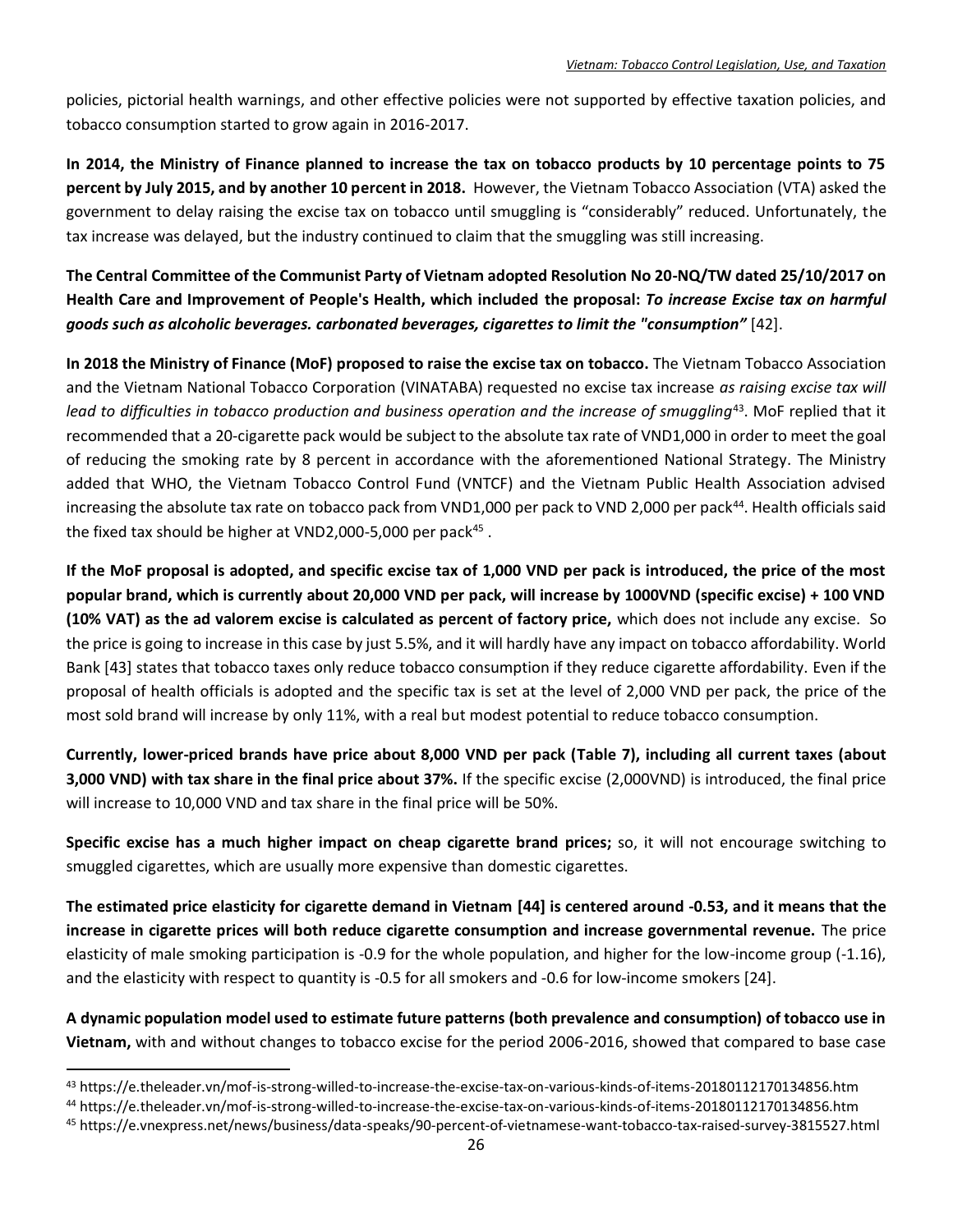estimates, all considered scenarios result in a fall in the number of smokers, a reduction in the amount of tobacco consumed and an increase in overall taxation revenue [45].

#### **Comparison with pure ad valorem excise system**

- 1. **Under the current ad valorem system, the rate would need to be at least 86% in order to generate the same amount of tax revenue as a 75% plus 1,000 VND.** However, there would still be 100,000 more smokers compared to this mixed system.
- 2. **Under the current ad valorem system, the rate would need to be at least 117% to generate the same amount of tax revenue as 75% plus 3,000 VND.** However, there would still be 250,000 more smokers compared to this mixed system.
- 3. **Manufacturers have more scope under Vietnam's current system to engage in transfer pricing which, if occurs, would reduce the amount of revenue generated from any given increase in the ad valorem rate.** Smokers also have more opportunity to 'trade-down' rather than to reduce their use under a pure ad valorem system, which would weaken the predicted impact on smoking.

#### <span id="page-27-0"></span>**Conclusions and recommendations**

- **1. Tobacco taxation policy in Vietnam made cigarettes more affordable and encouraged the increase in tobacco consumption in the country over recent years.**
- 2. **A substantial annual increase of tobacco taxes is needed to reduce tobacco affordability** in the country in line with the FCTC Guidelines.
- 3. **The proposal to introduce the specific excise tax in addition to the existing ad valorem taxes is very timely. To ensure a reduction of tobacco consumption, the initial specific excise should be at the very least 2,000VND per pack – around 50% for lower priced brands -- and potentially significantly more**. Then the specific excise tax rate should be annually increased by at least 2,000 VND per pack or more for at least five years in a row. Current ad valorem tax rates for tobacco products should not be decreased. Such taxation policy will be beneficial for both public health and governmental revenue.
- 4. **To ensure the effective implementation of tobacco taxation policy, reliable data on number and prices of the taxed tobacco products are needed**, while the available data are rather contradictory: volumes of cigarette turnover (production + import – export) exceed the reported cigarette sales by 10-20 billion cigarettes annually over the last three years.
- **5. Introduction of the unified specific excise tax can help monitor the number of taxed cigarettes, as revenue from specific excise will clearly show the number of taxed cigarettes.**
- 6. **To prevent industry manipulation of data on the cigarette production, sales, and prices, the monthly information on these indicators should be collected** by the Ministry of Finance and published online by the MOF and the Tobacco Control Fund in a timely manner.
- 7. **Improve surveillance**. Some of the surveys which collect tobacco use data in other countries (for example DHS and MICS) can be used similarly in Vietnam. Regularly collect the information on tobacco consumption, licit and illicit cigarette sales, prices and other economic indicators.
- *8.* **Implement effective policies to counteract the tobacco smuggling and other kinds of illicit tobacco sales in line with the provisions of the FCTC Protocol to Eliminate Illicit Trade in Tobacco Products, which should be ratified by the country.** While cigarette smuggling is a problem, do not allow overestimating it and using it as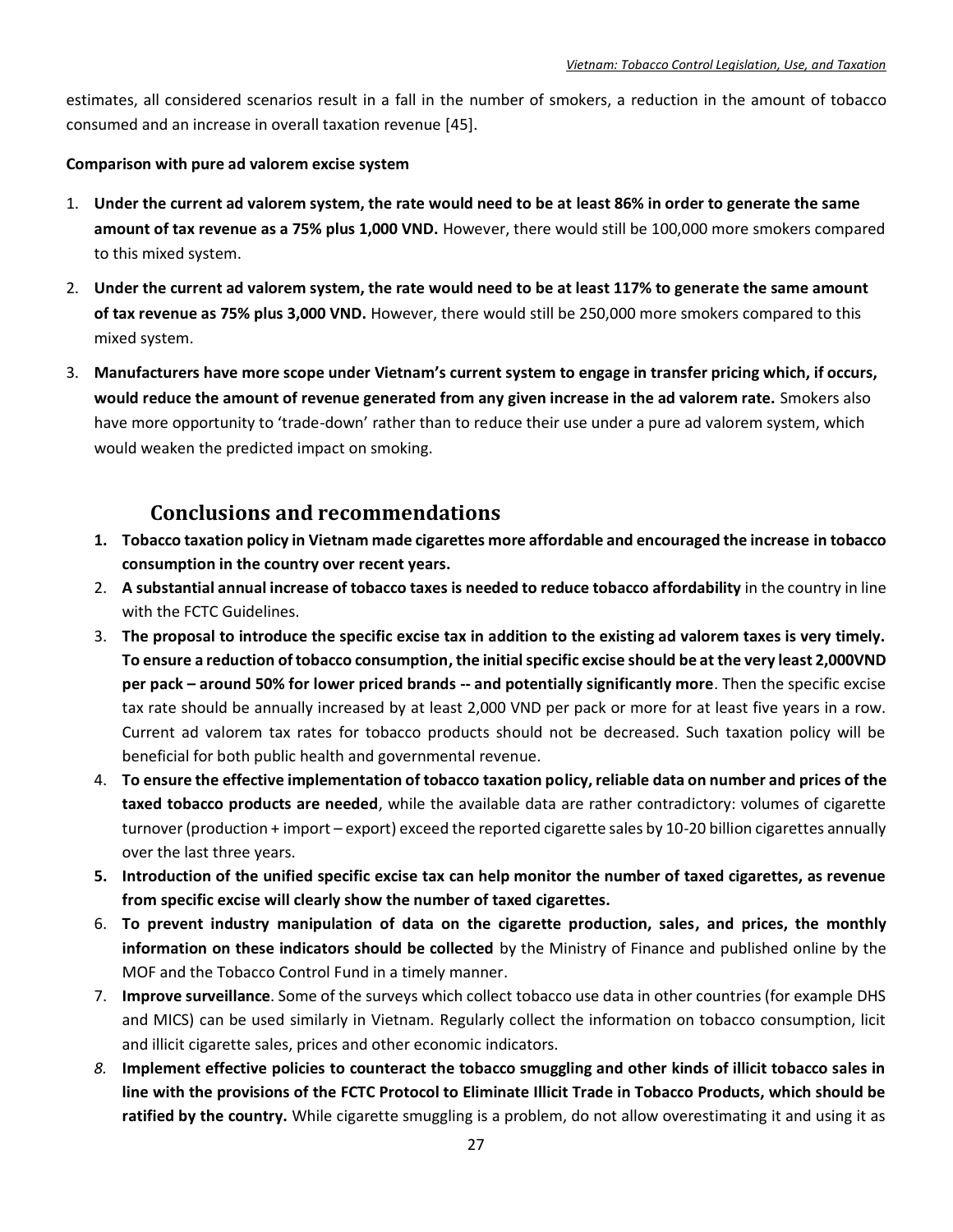an argument against further excise increases. The FCTC Article 6 Guidelines state [32]: *The development, implementation and enforcement of tobacco tax and price policies as part of public health policies should be protected from commercial and other vested interests of the tobacco industry, including tactics of using the issue of smuggling in hindering implementation of tax and price policies.*

#### <span id="page-28-0"></span>**References**

- 1. Higashi, H., et al., *The development of Tobacco Harm Prevention Law in Vietnam: stakeholder tensions over tobacco control legislation in a state owned industry.* Subst Abuse Treat Prev Policy, 2011. **6**: p. 24.
- 2. Guindon, G.E., et al. *Tobacco Taxation in Vietnam*. 2010; Available from: https://www.tobaccofreekids.org/assets/global/pdfs/en/Vietnam\_tobacco\_taxes\_report\_en.pdf.
- 3. Morrow, M. and S. Barraclough, *Tobacco control and gender in south-east Asia. Part II: Singapore and Vietnam.* Health Promot Int, 2003. **18**(4): p. 373-80.
- 4. Pham, L.H., et al., *Prevalence of risk factors for non-communicable diseases in the Mekong Delta, Vietnam: results from a STEPS survey.* BMC Public Health, 2009. **9**: p. 291.
- 5. Ministry of health, g.d.o.p.m. *National survey on the risk factors of non-communicable diseases (STEPS) Viet Nam, 2015*. 2016; Available from:

https://www.who.int/ncds/surveillance/steps/VietNam\_2015\_STEPS\_Report.pdf.

- 6. Bui, T.V., et al., *Declining Prevalence of Tobacco Smoking in Vietnam.* Nicotine Tob Res, 2015. **17**(7): p. 831-8.
- 7. Van Minh, H., et al., *Prevalence of tobacco smoking in Vietnam: findings from the Global Adult Tobacco Survey 2015.* Int J Public Health, 2017. **62**(Suppl 1): p. 121-129.
- 8. World Health Organization. *WHO report on the global tobacco epidemic 2017. Monitoring tobacco use and prevention policies*. 2017; Available from: http://www.who.int/tobacco/global\_report/en/.
- 9. *Global Adult Tobacco Survey Report Vietnam 2015*. 2015; Available from: https://www.who.int/tobacco/surveillance/survey/gats/vietnam-country-report-2015.pdf.
- 10. Xuan le, T.T., et al., *Prevalence of waterpipe tobacco smoking among population aged 15 years or older, Vietnam, 2010.* Prev Chronic Dis, 2013. **10**: p. E57.
- 11. Morrow, M., et al., *Smoking and young women in Vietnam: the influence of normative gender roles.* Soc Sci Med, 2002. **55**(4): p. 681-90.
- 12. Jenkins, C.N., et al., *Tobacco use in Vietnam. Prevalence, predictors, and the role of the transnational tobacco corporations.* Jama, 1997. **277**(21): p. 1726-31.
- 13. Kien, V.D., et al., *Trends in socioeconomic inequalities among adult male hardcore smokers in Vietnam: 2010- 2015.* Int J Equity Health, 2017. **16**(1): p. 126.
- 14. Van Minh, H., et al., *Effects of individual characteristics and school environment on cigarette smoking among students ages 13-15: A multilevel analysis of the 2007 Global Youth Tobacco Survey (GYTS) data from Vietnam.* Glob Public Health, 2011. **6**(3): p. 307-19.
- 15. *GYTS 2014 Vietnam - National Factsheet*. 2014; Available from: https://nccd.cdc.gov/GTSSDataSurveyResources/Ancillary/DownloadAttachment.aspx?ID=1332.
- 16. Huong le, T., et al., *Cigarette Smoking among Adolescents aged 13-15 in Viet Nam and Correlates of Current Cigarette Smoking: Results from GYTS 2014 Data.* Asian Pac J Cancer Prev, 2016. **17**(S1): p. 17-23.
- 17. *GYTS 2007 Vietnam - National Factsheet*. 2007; Available from: https://nccd.cdc.gov/GTSSDataSurveyResources/Ancillary/DownloadAttachment.aspx?ID=541.
- 18. Long, T.K., et al., *Exposure to Tobacco Advertising and Promotion among School Children Aged 13-15 in Vietnam - an Overview from GYTS 2014.* Asian Pac J Cancer Prev, 2016. **17**(S1): p. 49-53.
- 19. Minh, H.V., et al., *Prevalence of and susceptibility to cigarette smoking among female students aged 13 to 15 years in Vietnam, 2007.* Prev Chronic Dis, 2010. **7**(1): p. A11.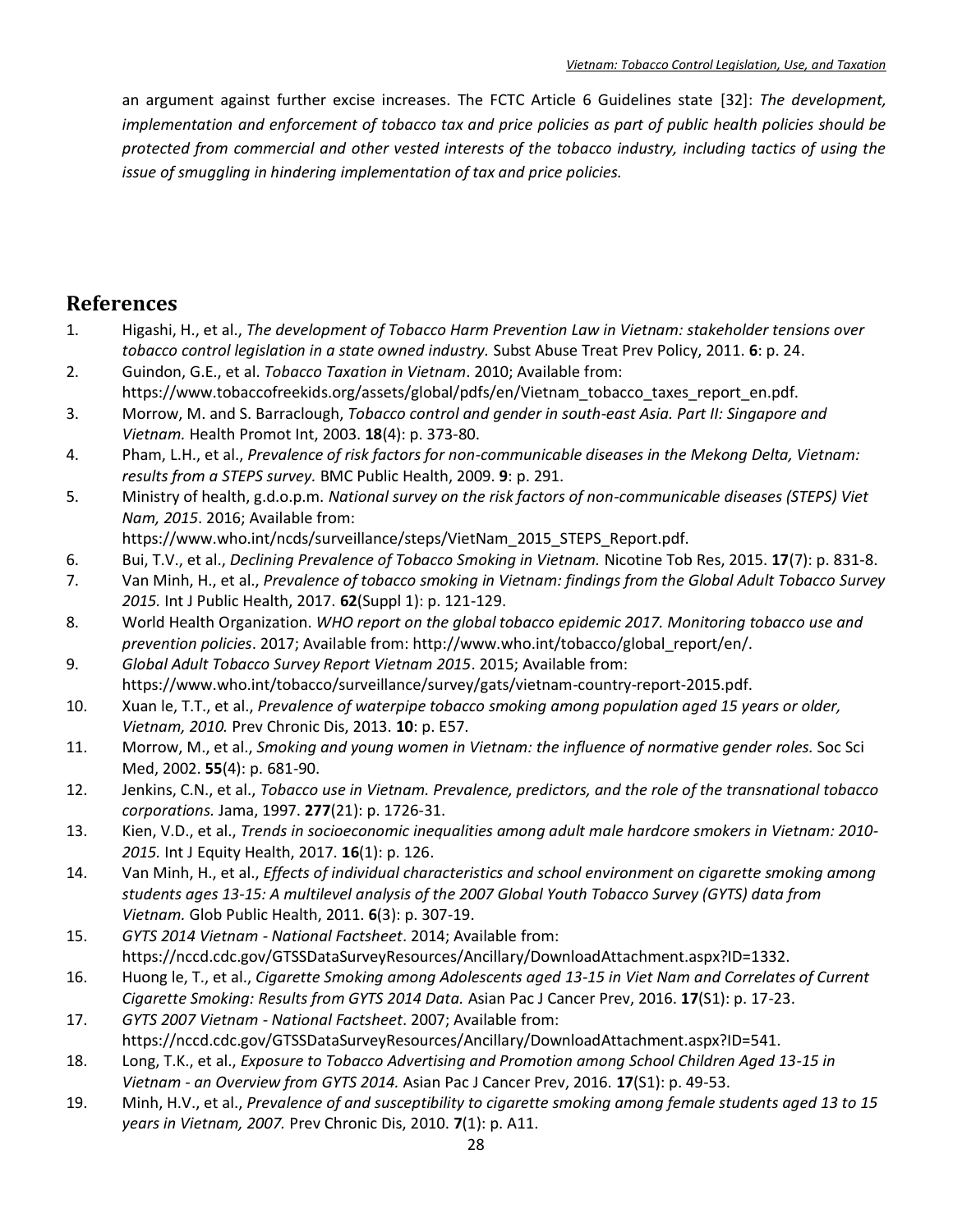- 20. *GYTS 2003 Vietnam, Hochiminh - Factsheet*. 2003; Available from: https://nccd.cdc.gov/GTSSDataSurveyResources/Ancillary/DownloadAttachment.aspx?ID=539.
- 21. *GYTS 2003 Vietnam, Hanoi - Factsheet*. 2003; Available from: https://nccd.cdc.gov/GTSSDataSurveyResources/Ancillary/DownloadAttachment.aspx?ID=538.
- 22. Peltzer, K. and S. Pengpid, *Prevalence and determinants of tobacco use among school going adolescents in Cambodia and Vietnam: a cross-sectional study.* J Pak Med Assoc, 2017. **67**(7): p. 1024-1029.
- 23. Nguyen, V.H., T.M. Dao, and N.P. Dao, *Smoking among Vietnamese medical students: prevalence, costs, and predictors.* Asia Pac J Public Health, 2008. **20**(1): p. 16-24.
- 24. Hoang, V.K., et al., *The effect of imposing a higher, uniform tobacco tax in Vietnam.* Health Res Policy Syst, 2006. **4**: p. 6.
- 25. Efroymson, D., et al., *Tobacco and poverty: evidence from Vietnam.* Tob Control, 2011. **20**(4): p. 296-301.
- 26. Ross, H., D.V. Trung, and V.X. Phu, *The costs of smoking in Vietnam: the case of inpatient care.* Tob Control, 2007. **16**(6): p. 405-9.
- 27. Hoang Anh, P.T., et al., *Direct and indirect costs of smoking in Vietnam.* Tob Control, 2016. **25**(1): p. 96-100.
- 28. Food and Agriculture Organization of the United Nations. *FAOSTAT*. 2017; Available from: http://www.fao.org/faostat/en/#data/QC.
- 29. World Health Organization. *Tobacco Taxes in Viet Nam. Questions and Answers*. 2018; Available from: https://apps.who.int/iris/rest/bitstreams/1148386/retrieve.
- 30. Van Minh, H., et al., *Tobacco farming in rural Vietnam: questionable economic gain but evident health risks.* BMC Public Health, 2009. **9**: p. 24.
- 31. Euromonitor International. *Cigarettes in Vietnam*. 2018; Available from: https://www.euromonitor.com/cigarettes-in-vietnam/report.
- 32. *Guidelines for implementation of Article 6 of the WHO Framework Convention on Tobacco Control*. 2014; Available from: http://www.who.int/fctc/guidelines/adopted/Guidelines\_article\_6.pdf.
- 33. Chaloupka, F.J., A. Yurekli, and G.T. Fong, *Tobacco taxes as a tobacco control strategy.* Tob Control, 2012. **21**(2): p. 172-80.
- 34. *Vietnam Tobacco Tax Report Card*. 2017; Available from: https://healthbridge.ca/images/uploads/library/VietnamTobaccoTaxReportCard.pdf.
- 35. Blecher, E. and L.T. Thu. *Increasing the Tobacco Tax Rate in Vietnam is Not Enough: Tobacco Tax Structures Need Reforms Too*. Tobacconomics 2018; Available from: https://tobacconomics.org/wpcontent/uploads/2018/08/Vietnam-Paper-Policy-Brief-FINAL.pdf.
- 36. Tran, T.T., et al., *Cigarette affordability and impacts of 2014 tax reform in Vietnam.* Tobacco Induced Diseases, 2018. **16**(1).
- 37. Nguyen, M.T., et al., *The empirical analysis of cigarette tax avoidance and illicit trade in Vietnam, 1998-2010.* PLoS One, 2014. **9**(1): p. e87272.
- 38. Merriman, D., *Understand, Measure, and Combat Tobacco Smuggling, Tool 6*, in *Economics of Tobacco Toolkit*, A. Yurekli and J. Beyer, Editors. 2002, World Bank: Washington.
- 39. Ross, H. *A Critique of the ITIC/OE Asia‐14 Illicit Tobacco Indicator 2013*. 2015; Available from: seatca.org/dmdocuments/Asia%2014%20Critique\_Final\_20May2015.pdf.
- 40. Brown, J., et al., *An analysis of purchase price of legal and illicit cigarettes in urban retail environments in 14 low- and middle-income countries.* Addiction, 2017: p. n/a-n/a.
- 41. Higashi, H., et al., *Cost effectiveness of tobacco control policies in Vietnam: the case of population-level interventions.* Appl Health Econ Health Policy, 2011. **9**(3): p. 183-96.
- 42. Tax Policy Dept. and Ministry of Finance of Vietnam. *Challenges and options for tobacco taxation in Vietnam*. 2019 Available from: http://pubdocs.worldbank.org/en/521051493930314706/12-Vietnam-slide-WB-Tobacco-taxation-19Apr-PANEL-9.pptx.
- 43. World Bank Group. *Confronting Illicit Tobacco Trade : a Global Review of Country Experiences*. 2019; Available from: http://documents.worldbank.org/curated/en/677451548260528135/pdf/133959-REPL-PUBLIC-6-2- 2019-19-59-24-WBGTobaccoIllicitTradeFINALvweb.pdf.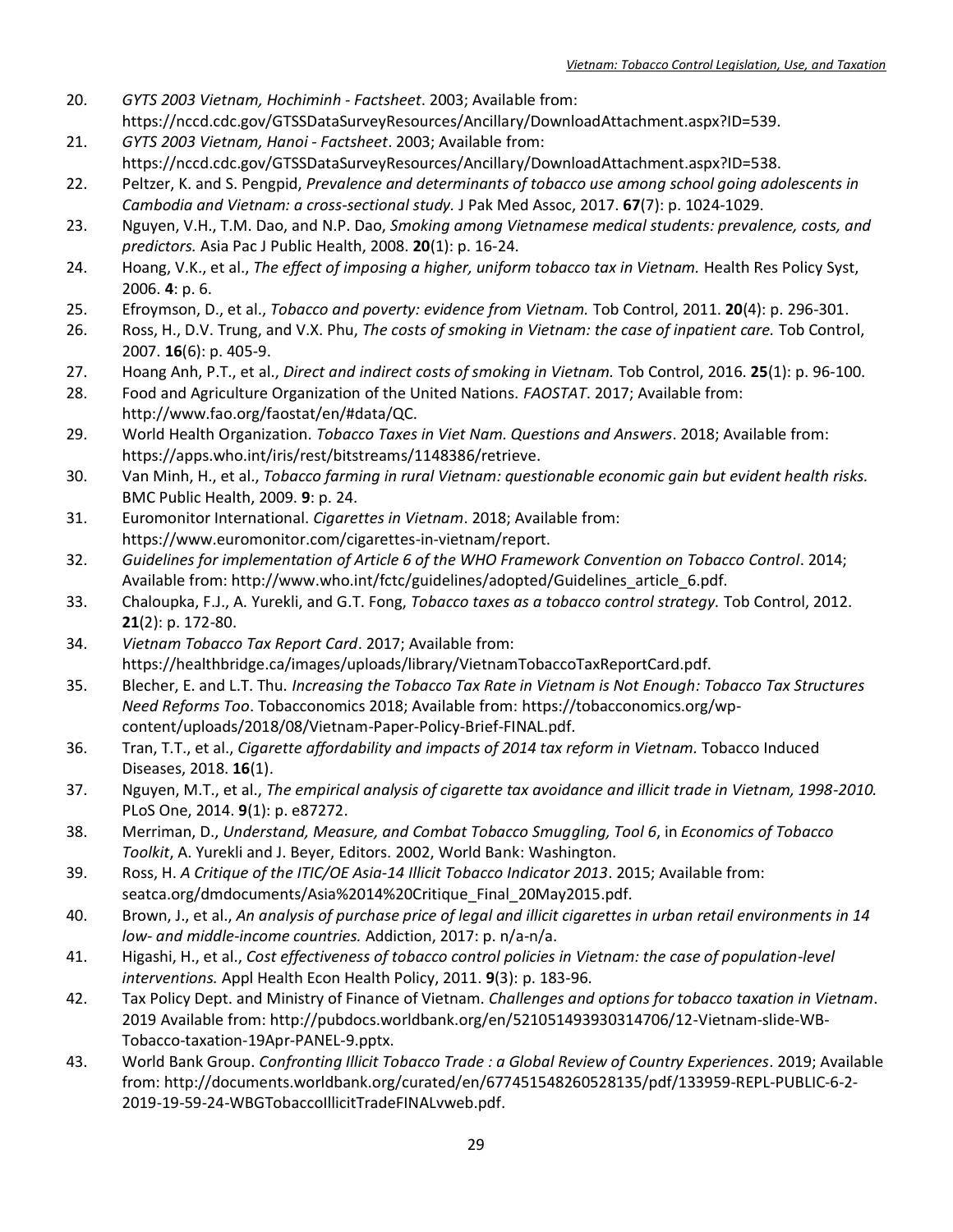- 44. Eozenou, P. and B. Fishburn. *Price Elasticity Estimates of Cigarette Demand in Vietnam*. MPRA Paper No. 12779 2001; Available from: https://mpra.ub.uni-muenchen.de/12779/1/MPRA\_paper\_12779.pdf.
- 45. Doran, C.M., et al., *Revenue implications to the Vietnamese government of using taxes to curb cigarette smoking.* Addict Behav, 2010. **35**(12): p. 1089-93.